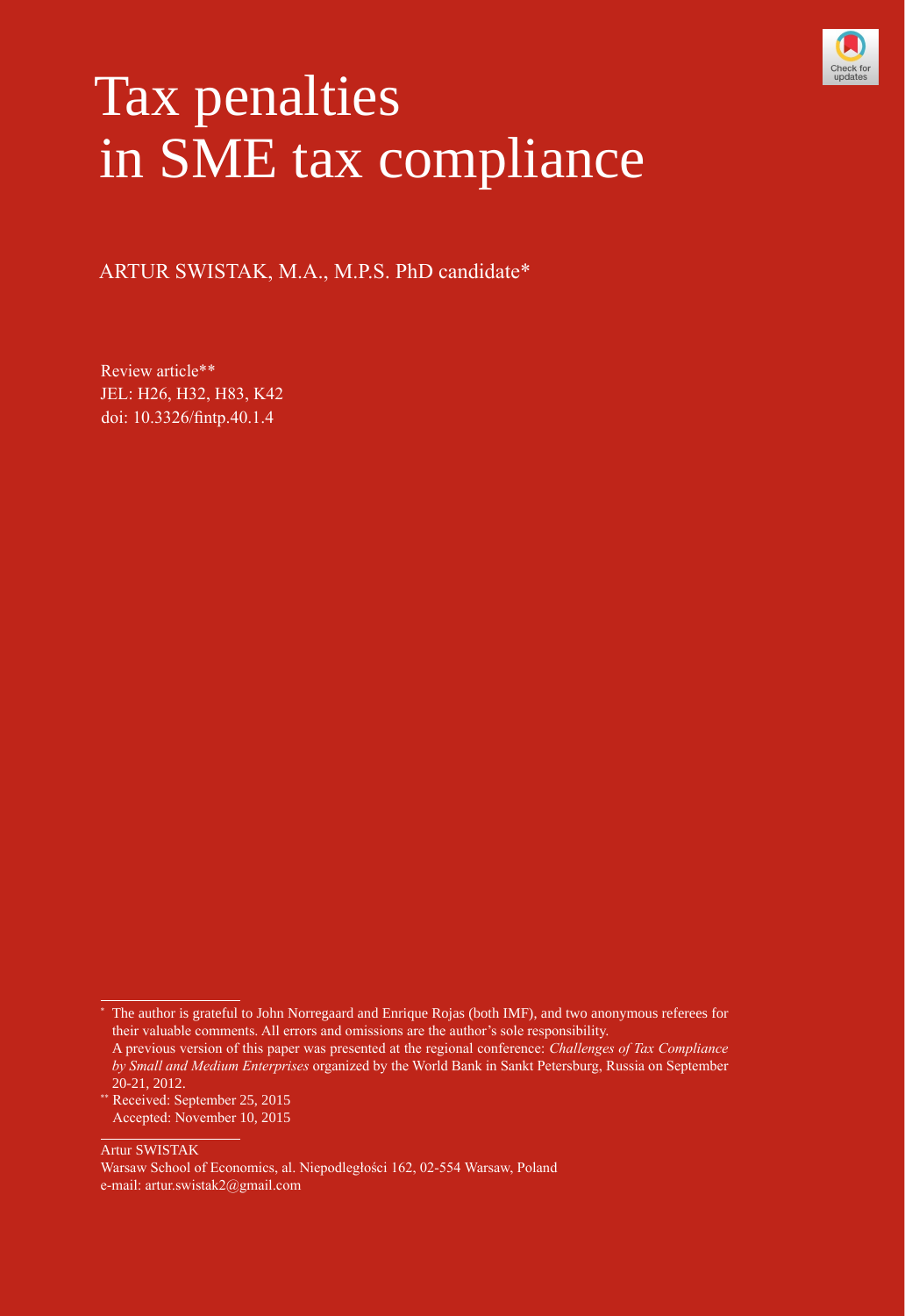## 130 **abstract**

*Small business tax compliance requires special attention. On the one hand small businesses are often incapable of rigorously fulfilling their tax obligations, more vulnerable to external risks and tempted to exploit opportunities to be non-compliant. On the other hand, unlike larger businesses, they are usually sole proprietors or owner-operated businesses, hence highly responsive to personal, social, cognitive and emotional factors. These attributes pave the way to a better use of measures designed to influence their behavior and choices. This paper discusses the role and effectiveness of tax penalties in enhancing tax compliance in small businesses. It argues that tax penalties, although indispensable for tax enforcement, may not be a first-choice tool in ensuring tax compliance. Too punitive a tax regime is an important barrier to business formalization and increasing severity of tax penalties*  does not produce the intended results. To be effective, tax penalties should deter *and motivate taxpayers rather than exert repressive measures against them.*

*Keywords: tax penalties, tax enforcement, SME's tax compliance, SME taxation* 

#### **1 IntRoDUctIon**

Small and medium-sized enterprises (SMEs) are an important part of the taxpayer population in any country around the globe. Their taxation usually poses a number of challenges. They are numerous but contribute relatively little to the state coffers, while often absorbing a large share of scarce tax administration resources much needed elsewhere in administering the tax system. Moreover, low levels of tax compliance are observed among SMEs, particularly among the self-employed, thus further reducing potential tax collections and increasing the tax administration effort (Engelshalk 2004; OECD, 2009; 2014). Many countries address these issues by adopting simplified tax regimes for SMEs and implementing dedicated compliance strategies (IFC, 2007; OECD, 2009; Crawford and Freedman, 2010). While the primary objective of a well-designed simplified tax regime is to improve efficiency of small businesses taxation, by reducing both compliance costs and tax administration effort, the compliance-enhancing strategies aim at the inclusion and more efficient use of different administrative instruments that allow more taxpayers to be brought into the tax net, encourage existing taxpayers to voluntarily fulfill their tax obligations, and ultimately to create a widespread culture of paying taxes.

There is a whole universe of measures that may be used to boost tax compliance. Presumptive taxation, less onerous tax obligations, including reduced frequency of filing and tax payments, use of third party information, IT solutions, and open communication with taxpayers are just a few examples (Thuronyi, 1998; Chen et al., 2002; Engstom et al., 2006; OECD, 2009; 2010; Swistak, 2015). Tax penalties also play a role – from deterrence to motivation and correction of improper behavior of taxpayers (Wenzel, 2004; OECD, 2010; Poppelwell, 2012).

None of these measures give satisfactory results if implemented alone. They are more efficient when used in a mix of complementary instruments. Tax penalties

financial

40 (1) 129-147 (2016) practice

 $40(1)129-147(2016)$ FINANCIAL THEORY<br>PRACTICE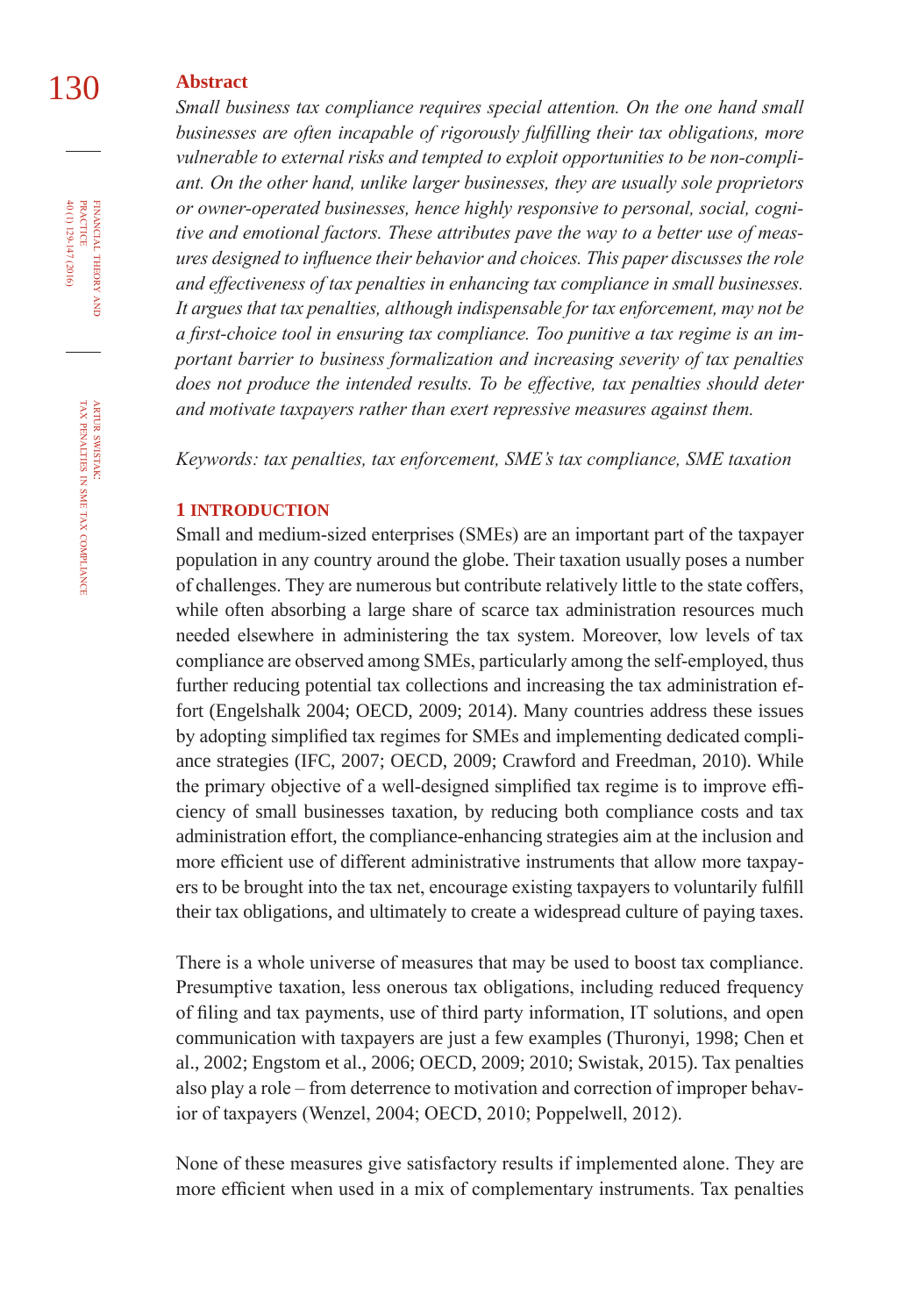may be, and usually are, a very important part of this mix (Devos, 2004; Pop131 pelwell et al., 2012). They may be powerful in influencing taxpayer behavior but never should they be seen as a primary or a stand-alone tool (Tyler, 2006; OECD, 2010). As noted by Matthews (2005) the myth of punitiveness has long been shattered. Tax penalties have the potential to work better if used as an auxiliary means of delivering and implementing a sound compliance strategy. It is thus important that policy makers and tax administrators have a good understanding of the nature of tax penalties. Otherwise their negligence or overuse may become commonplace.

Yet, it is not only the extent to which traditional tax penalties are used that defines the overall quality of taxation and behavioral responsiveness of taxpayers. Certain tax design features and tax administration actions may also be punitive for taxpayers. As such they become an important part of the discussion on tax penalties, or – to put it broadly – the punitiveness of the tax system (Wenzel, 2004; Kirchler et al., 2007; OECD, 2010).

Therefore, there are important questions to be answered: Does tax compliance in small businesses require special attention? If so, how important are tax penalties in enhancing and enforcing it? In what ways do they influence taxpayers' behavior? To what extent may they affect business informality? And, how punitive should the tax regulations be?

This article provides for a brief overview of the role of tax penalties in tax compliance in small businesses and aims to answer the above questions. First, it discusses the potential of tax penalties in driving tax compliance in SMEs. Then it discusses objectives and forms of tax penalties and follows with a brief elaboration on the severity of tax penalties and alternatives to their use. The final section offers concluding thoughts as well as a few practical guidelines for the effective use of tax penalties.

#### **2 WHY PenaltIes MatteR In sMe taXatIon**

Taxation of SMEs poses different challenges from larger businesses. There are several reasons why the size and structure of businesses matter in tax compliance. Small businesses, in most cases sole proprietors or owner-operated incorporated companies, may lack the capacity properly to fulfill their tax obligations, even more so if these are onerous (Evans et al., 2005; Engstom et al., 2006). Not many small entrepreneurs can or want to afford professional tax services and, instead, they rely on themselves. However, the low awareness of tax obligations<sup>1</sup>, coupled with relatively slower adjustment to tax law changes, commonly leads to mistakes

<sup>&</sup>lt;sup>1</sup> Small businesses may lack not only understanding of specific tax obligations but also the basic nature of taxes. A value added tax is a primary example. Small businesses often perceive VAT as a tax on the profits they make, not as a tax on final consumption. Without in-depth knowledge of the VAT mechanism they may be inclined to avoid registering for VAT even if it would be beneficial for them. By "hiding" behind the VAT registration threshold they themselves add to evasion and – by breaching an invoice trail – provide further non-compliance opportunities to other businesses.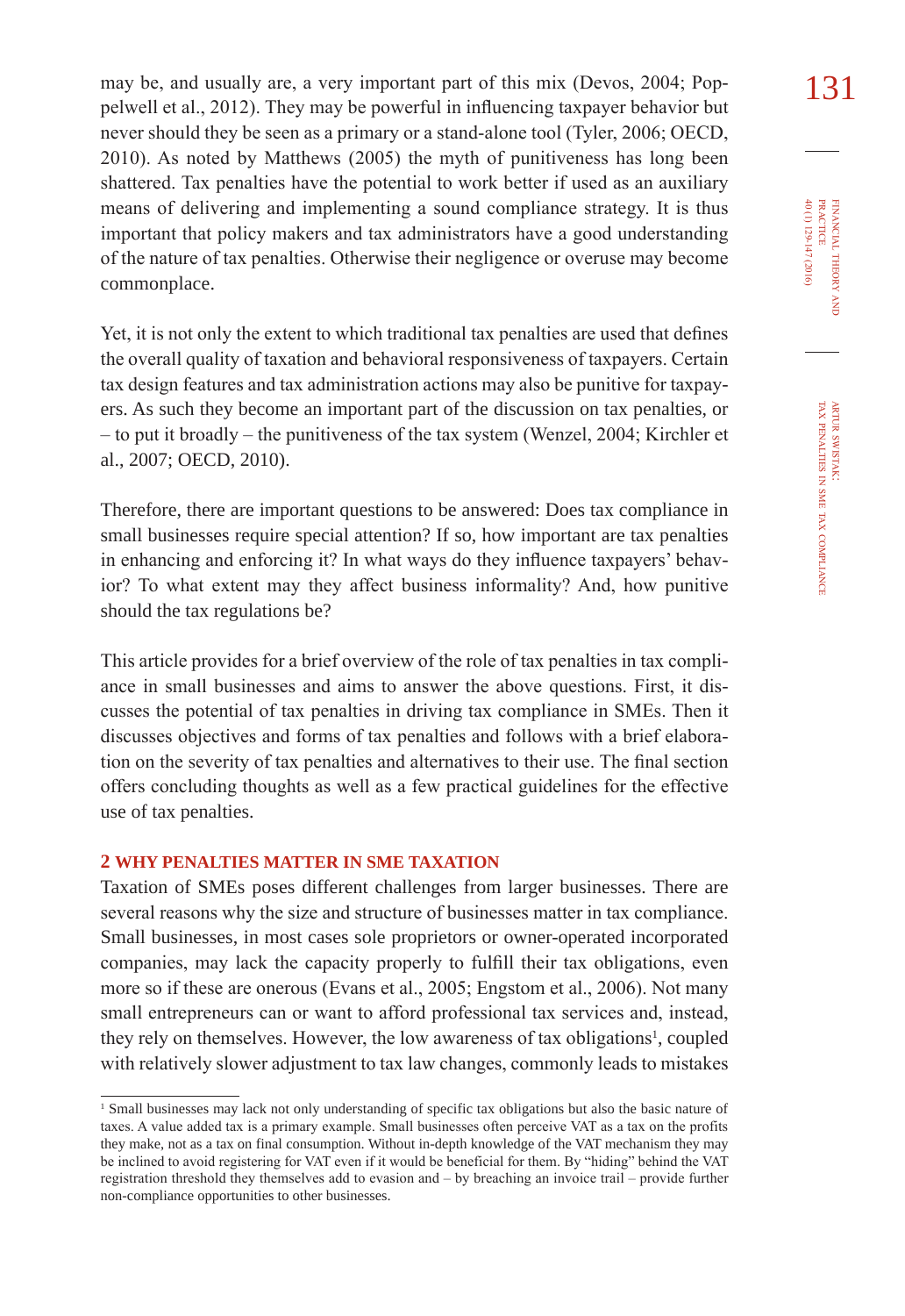132 and delays in tax calculations, reporting and payment (McKerchar, 1995; Coleman and Freeman, 1997). The vulnerability of small businesses to changes in market conditions further increases the risk of involuntary non-compliance. Any exposure to trade shocks (e.g. a temporary ban on exports) or backlog of payments for supplied goods and services (e.g. delays in payments by a general contractor to its subcontractors) may easily result in a temporary cash flow-insolvency (Kitching, 2011; Ogawa et al., 2012). Since small businesses, unlike large companies, have also limited options in securing additional funding, e.g. accessing bank credit, they may be unable to pay their taxes promptly (Ayadi and Gadi, 2013; Darvas, 2013; ECB, 2013; Ozturk and Mrkaic, 2014).

> The risk of voluntary non-compliance is also higher in the case of small businesses (Cowell, 2003; Slemrod, 2004; Crocker and Slemrod, 2005). Many SMEs, even if incorporated, are managed by the owners. Unlike professional managers or accountants in large companies, they do business using their own capital and have different interests in its use. Their personal risk-aversion may be lower as any gains arising from tax evasion directly accrue to business manager-owners. For this reason they are more sensitive to changes in the financial situation, unfair treatment by tax administration or simply tempted by existing opportunities. Unquestionably, there are more opportunities for small businesses to be non-compliant than for larger ones – they can use cash transactions, disguise their private consumption as business inputs, or hide actual wage payments (Cowell, 2003; Engstom et al., 2006). By doing so they manipulate their sales, margins, profits, and even taxable wages paid to their employees. More importantly, it is easier for them not to be formalized at all. Specific tax concessions available for small businesses offer further avenues for tax abuse, e.g. hiding below the eligibility threshold in a presumptive tax (OECD, 2009).

> Apart from penalties associated with non-compliance there are other risks that have an impact on small businesses. Unlike large enterprises, they are prone to abusive actions enforced by tax administration (e.g. excessive audits, lengthy and impeded tax procedures, unjustified certification requirements, corruption). Such actions although not strictly classifiable as tax penalties may be seen as penalizing in a broader sense and discourage compliance (McClellan, 2013).

> Tax design also matters. Onerous tax obligations, multiple taxes, high tax rates and overall complexity of tax laws pose much of a challenge for small businesses. Even if these challenges give rise to the introduction of some special concessionary measures (e.g. less frequent filing and tax payments, cash flow accounting or presumptive taxation) not all risks are eliminated. Some measures are conditional (e.g. taxpayers in good standing only) and limited (e.g. turnover threshold, employment limits, exclusion of specific activities) so there is a need for a constant observance of eligibility criteria, adding to the existing risk of abuse (Thuronyi, 1998; IFC, 2007; OECD, 2009).

financial

40 (1) 129-147 (2016) practice

40 (1) 129-147 (2016) FINANCIAL THEORY<br>PRACTICE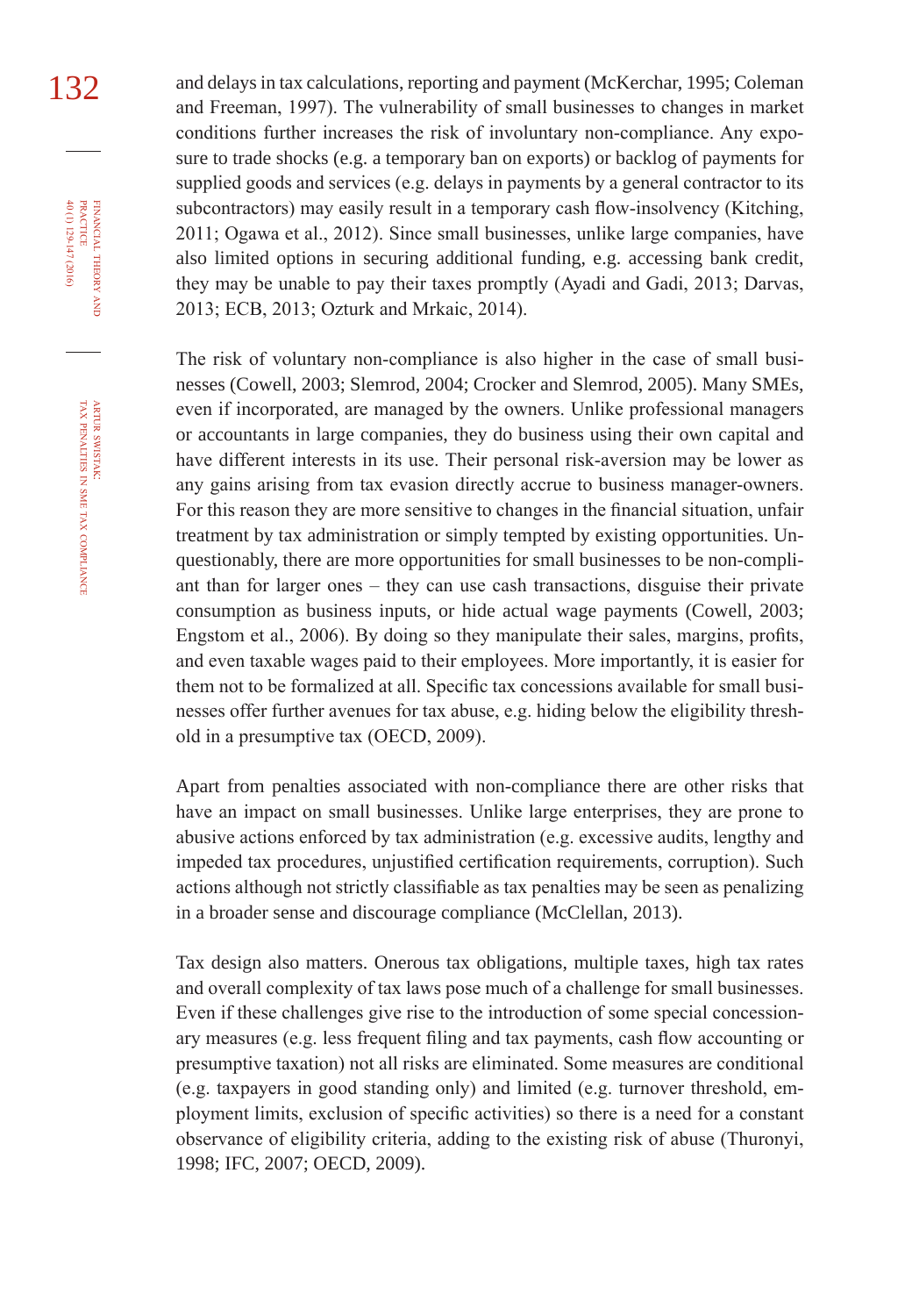As pointed out above, the risks of being non-compliant are numerous. At the same 133 time, small businesses due to their size and personal characteristic are more susceptible to corrective stimuli than large businesses. This suggests that behavioral measures, including tax penalties, are of great relevance for enhancing tax compliance in small businesses.

### **3 taX PenaltIes as a coMPlIance DRIVeR**

#### **3.1 econoMIc DeteRRence MoDel**

In many countries revenue bodies seem to rely on increased checks and severity of penalties as the main vehicle for enforcement of taxes. The established conviction of the effectiveness of this approach goes back to the economic deterrence model, developed by M. Allingman and A. Sandmo (1972).

The model assumes that rational taxpayers base their decisions purely on economic calculation. If they expect that costs of evasion are higher than benefits received as a result of it, they will comply. If the expected costs of evasion are lower than the expected benefits they have no incentive to be compliant. Therefore, it is enough to check taxpayers more frequently and impose more severe penalties to limit tax evasion. This approach, in its simplicity, seems to be very convincing. However, no tax administration has the capacity frequently to check all taxpayers and impose severe penalties. Rational taxpayers may well factor this into their calculations and choose to continue evading taxes. In addition, practice does not confirm the theory – there is much less tax evasion than the model would imply. Other factors, sociological and psychological, for instance, determine actual levels of tax compliance.

Therefore, revenue bodies should be compelled to shift from reliance on the classical economic deterrence model to a better understanding of taxpayer behavior and the provision of incentives for boosting tax compliance. This does not mean that tax penalties are no longer important. They are still necessary but need to be used in a well-informed way and supplemented with other actions and strategies. Tax penalties are just one of the many factors that drive taxpayer compliance. Other drivers include risk aversion, personal and social norms, opportunities, fairness and trust and economic factors (OECD, 2010). Reliance only on tax penalties is thus not effective. To achieve the best results, the knowledge of taxpayer behavior is critical, yet extremely complex. As is the relationship between tax penalties and tax compliance (OECD, 2010; Poppelwell et al., 2012).

## **3.2 VolUntaRY Vs. non-VolUntaRY coMPlIance**

It is important to distinguish between involuntary and voluntary non-compliance. Taxpayers already willing to comply are not likely to be motivated through tax penalties. In fact they may feel discouraged if unjustly punished. Voluntarily noncompliant taxpayers are also not a homogenous group – some of them cheat occasionally, some do it on a regular basis by taking advantage of existing opportunities, and some resort to permanent fraudulent actions. Ideally, they should be treated differently.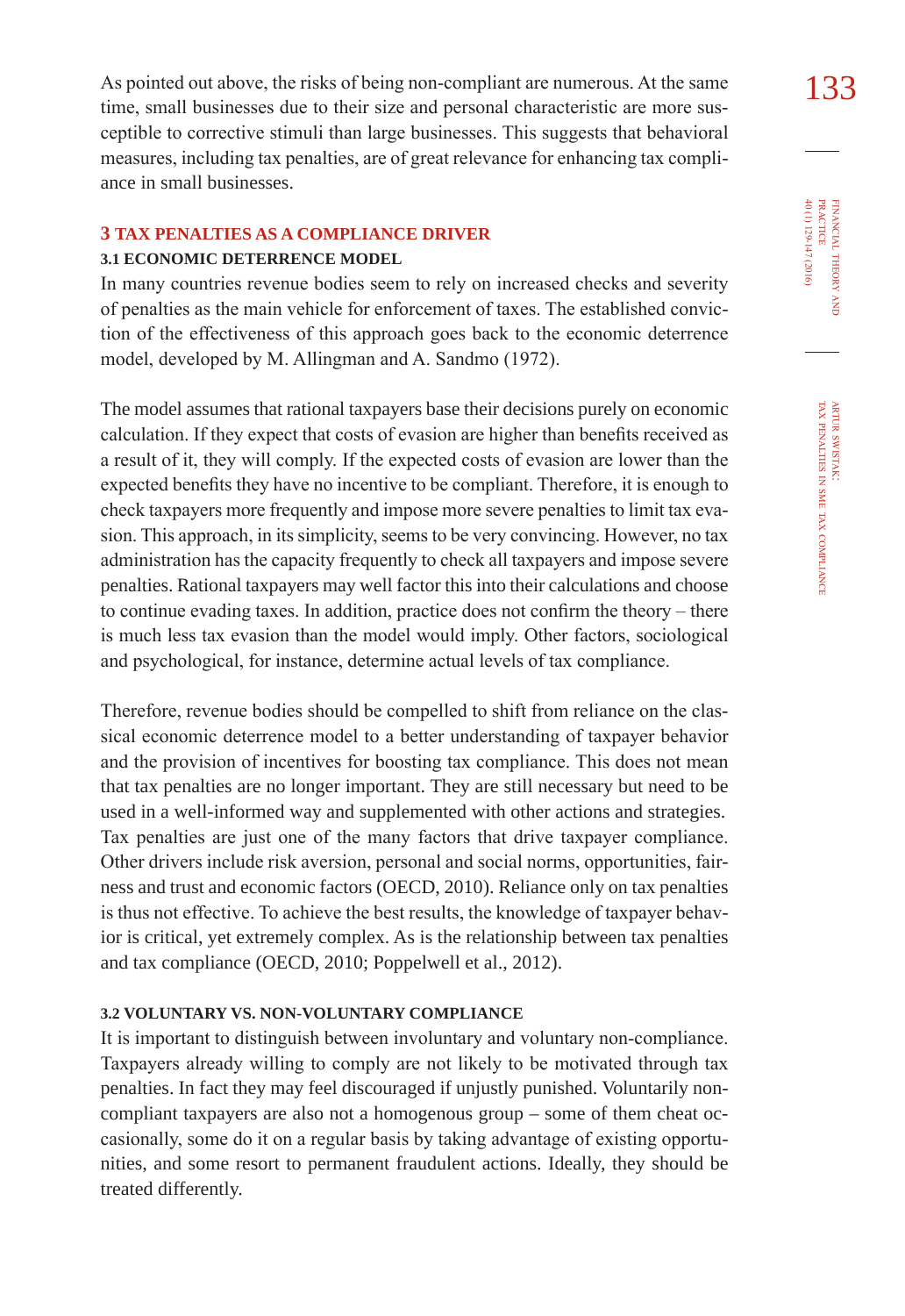134 Different strategies are needed to foster voluntary compliance and enforce tax laws. Improving the climate of doing business and paying taxes does not require reliance on tax penalties whereas dealing with detected cases of tax offenses would be difficult without them. Elimination of excessive tax obligations, streamlining tax administration processes, support and trust are likely to give better results.

> As mentioned above, the relationship between tax penalties and tax compliance is complex. Tax penalties may have both positive and negative impact on taxpayers. If tax penalties are fair and acceptable they strengthen taxpayers' compliance. If they are perceived as oppressive they are likely to create resistance and result in even more non-compliance.

> Also, deterrence does matter. Not all taxpayers respond to this element in quite the same way. Recent OECD research (2010, 2012) found that tax penalties have greater deterrence impact on taxpayers who assess risk and severity of penalties as high, are not driven by a moral obligation to comply, and perceive the high social cost of non-compliance and notice that non-compliant taxpayers are being caught and punished. This underscores the fact that understanding personal characteristics of taxpayers and behavior patterns is a key challenge. It also calls for a strong and trustworthy tax administration that undertakes effective actions to create a sense of unavoidability and fairness of tax penalties. If taxpayers see that those who are non-compliant are not punished it harms their morale. It is then important to penalize non-compliant behavior not only to deter and motivate a given taxpayer but also to convey a message to the general public that such behavior is not acceptable. The effectiveness of revenue bodies in this domain builds trust and creates a very important social norm, i.e. paying taxes is the right thing to do.

> Dealing with experienced fraudsters requires a slightly different approach. Detection and punishment of a single tax offence may create an illusion of security – those taxpayers may believe that lightning never strikes the same place twice and continue their fraudulent practices. In such a case the deterrence of tax penalties is compromised and repetitive actions are required – up to fining those taxpayers out of business. As noted above, the consistency and effectiveness of the tax administration is crucial for the general perception of fairness and the creation of social norms.

### **3.3 taX PenaltIes anD bUsIness foRMalIzatIon**

Tax penalties may drive not only tax compliance of registered businesses but also be a barrier to business formalization. Naturally, there are other reasons for businesses to operate in the informal sector. Burdensome regulations, multiple and high taxes, labor law requirements, bureaucracy, corruption, etc. are traditionally cited as primary hurdles. Tax penalties just further add to this list.

The impact of tax penalties on business formalization is not uniform. Penalties may be seen at two extremes – as a barrier to formality or an invitation to informality. Tax penalties become a barrier if they are widespread, severe or abused by tax ad-

financial

40 (1) 129-147 (2016) practice

40 (1) 129-147 (2016) FINANCIAL THEORY<br>PRACTICE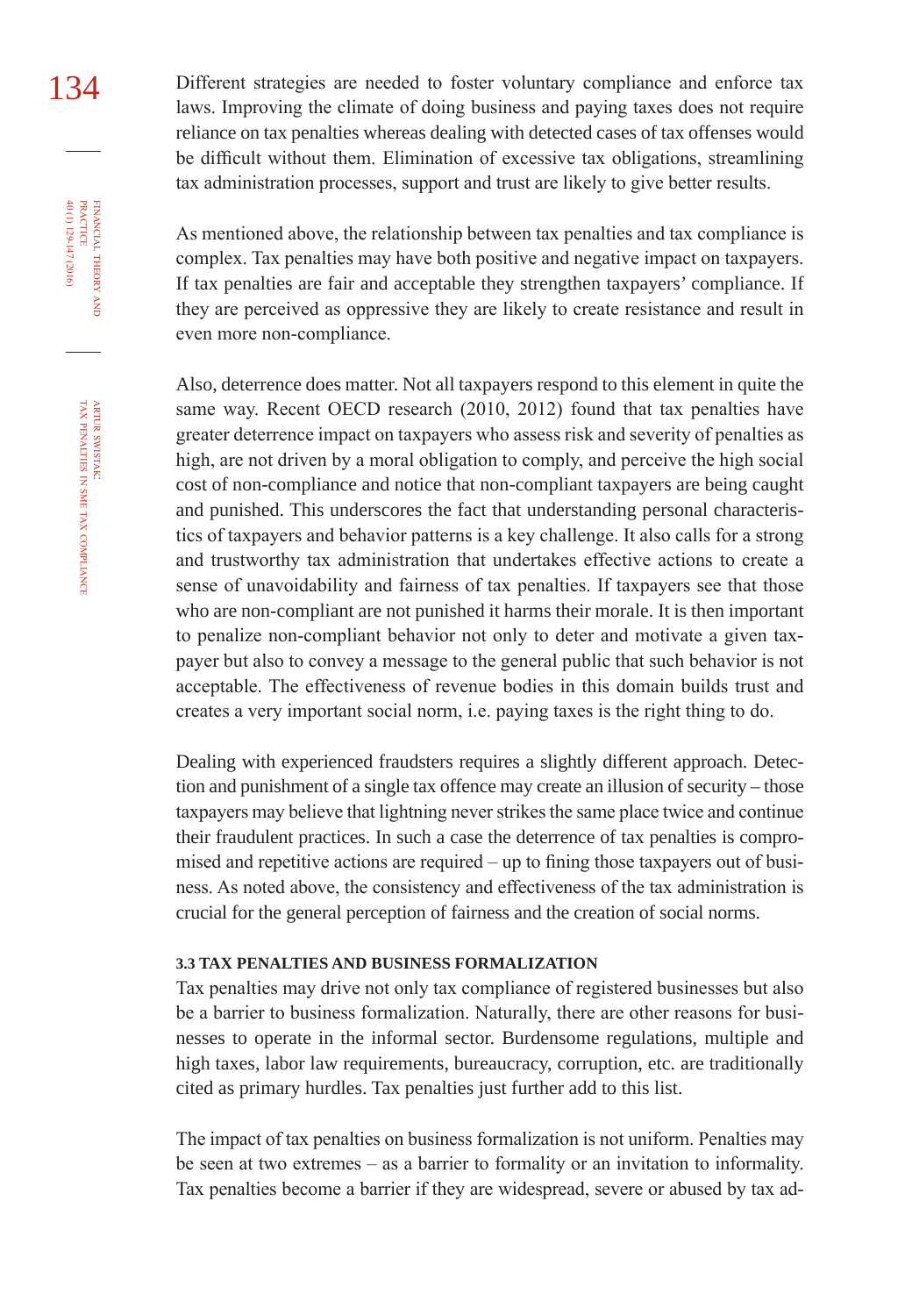ministration. The number of tax obligations itself translates into higher risk of non-<br>
135 compliance and associated punishment. If this is coupled with a heavy reliance on penalties in tax enforcement actions a dire disincentive is created for business formalization. It becomes even bigger if penalties are unrelated to actual infringements or are used for purposes of corruption. Small businesses may choose to stay in the shadow to avoid any obligations and potential contact with the authorities. If they risk anything, it is the possibility of being detected and punished – but only once.

Tax penalties may also be seen as an encouragement to informality. This is due to poor design of tax penalties or poor performance of the tax administration. If the deterrence effect is not big enough or the tax administration is too weak to enforce penalties, businesses may prefer to stay in the shadow, not believing that they are in any danger.

A sound system of tax penalties should be therefore seen as one of the vehicles of incentivizing business formalization. It has a significant potential to influence taxpayers' choices, even more so if coupled with the removal of other barriers and adverse incentives (e.g. onerous tax obligations). The high efficiency of a tax administration in the enforcement of tax penalties is crucial, as is the support offered to taxpayers in their efforts to be tax registered and compliant. Without a strong trust in the tax administration and their conduct, including the trust in the fairness of penalties used, no incentives offered to small businesses to step out of the shadow economy are likely to be effective. Mutual trust helps in the building of strong social norms. Without those norms, no compliance strategy, which tax penalties are a part of, may give satisfactory results.

In designing a strategy for business formalization, lawmakers and tax administration should focus on a few core elements. Businesses ought not to be worse-off when formalized, there should be little or no risk that they will end up paying more penalties than when they are informal, the odds of being detected and punished must be very high and the penalties enforced need to be substantial as compared to those applied to businesses that are formalized but prone to making mistakes. To increase the deterrent effect and social acceptance, prompt and firm enforcement of tax penalties is also crucial. On balance, strong support should be offered to formalized business. Certain rewards (e.g. training, temporary forgiveness or well targeted concessions) are of additional benefit.

Yet, not all revenue bodies focus enough on the informal sector. Little research is done on country-specific reasons for a large informal economy, actual taxpayers' segmentation or existence and potential impact of social norms. Many countries lack comprehensive strategies, including studies on the possibilities of best employment of tax penalties in addressing business formalization and boosting tax compliance. Tax administrations, especially in emerging economies, find it easier to focus on known businesses, ignoring those invisible to them. Apart from fiscal costs there is a huge social cost attached to this – a culture of non-payment of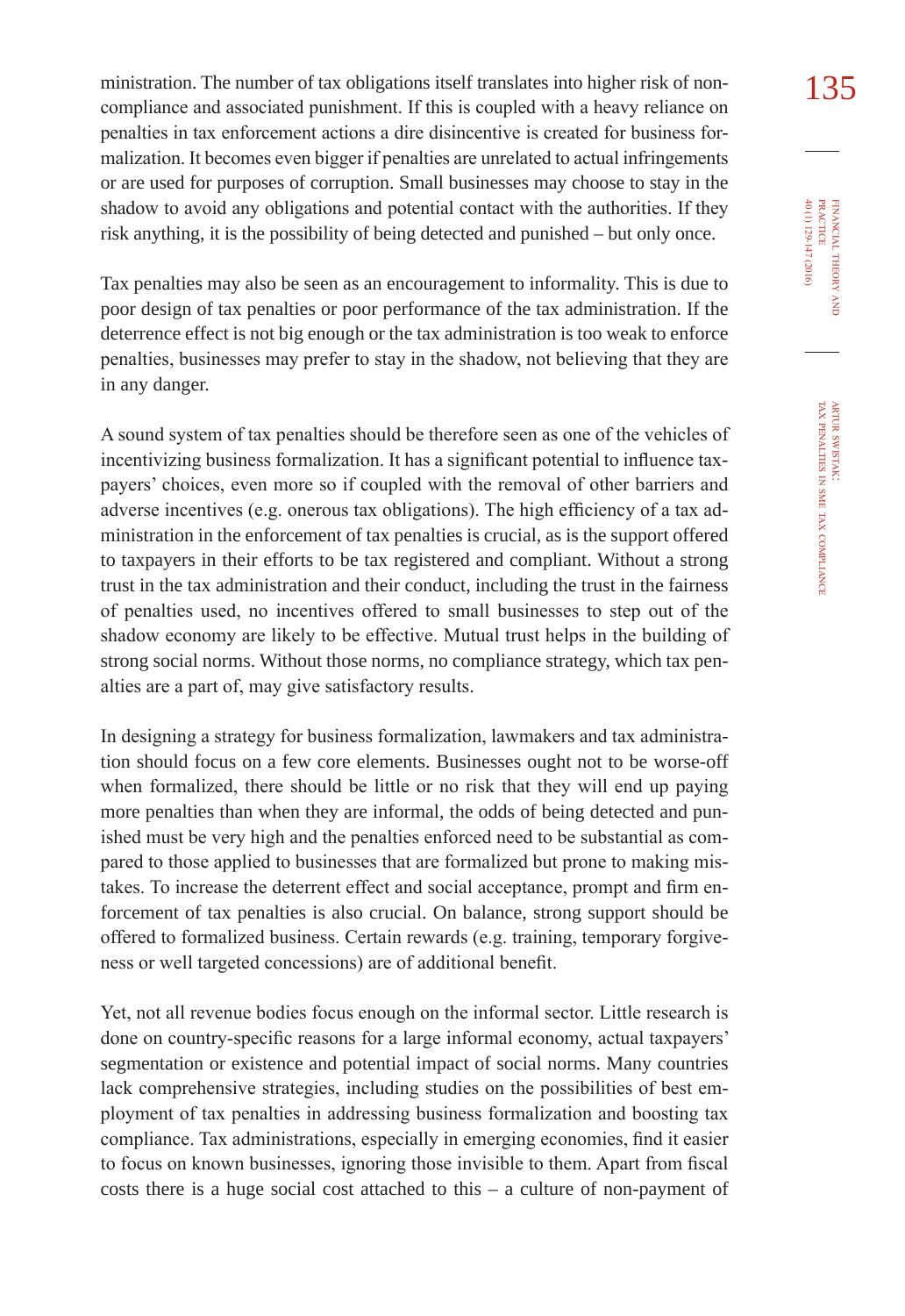136 taxes becomes widespread and engulfs more and more businesses, even those potentially willing to be compliant.

> The experience of Poland, although not exceptional, may be instructive by showing deficiencies in designing and delivering a sound compliance strategy for small businesses. Box 1 gives an overall picture of how much needs to be done to effectively tackle existing challenges, many of which have a historical and cultural background. Poland is a high-income country still strengthening its democratic traditions and the rule of law after the collapse of the Eastern Bloc. The troubled history and long-standing non-democratic regime, where one had to cheat, maneuver and avoid authorities to get by, greatly loosened once-strong social norms and imprinted a stigma on the culture of paying taxes (Majka, 2010). Even nowadays, non-compliant taxpayers are not condemned by society. In many cases they are seen as those who have the brains to play the system. It is the tax administration that is blamed for being oppressive even if its actions are necessary and justified (Debowska-Romanowska, 2008).

#### **Box 1: Poland – deficiencies in compliance strategy and use of tax penalties**

- No comprehensive research on taxpayers' segmentation and behavior and impact of personal and social norms.
- No tax gap measurement, limited compliance data analysis, little data on informal economy size and structure.
- No comprehensive strategy on tax administration of SMEs (some scattered measures exist, e.g. limitation on length and number of audits).
- Little communication and few campaigns (though some distinct actions have been recently undertaken, e.g. the media campaign "Take a receipt", promoting VAT compliance).
- No specific deterrence strategy.
- Heavy reliance on tax penalties, barely any alternatives are used.
- Fines keep increasing, currently up to USD 1,000 (though usually lower ranges are used).

*Source: Ministry of Finance's documents ([www.mf.gov.pl\)](http://www.mf.gov.pl); Action Plan for Improved Tax Compliance and More Effective Tax Administration: 2014-2017 ([http://www.mf.gov.pl/docu](http://www.mf.gov.pl/documents/764034/1161625/pakiet_dzialan_podatkowych.doc)[ments/764034/1161625/pakiet\\_dzialan\\_podatkowych.doc](http://www.mf.gov.pl/documents/764034/1161625/pakiet_dzialan_podatkowych.doc)); author's analysis.*

Such a heritage, most likely relevant to other countries of the former Eastern Bloc, creates a great challenge for a tax administration and requires a tremendous effort to put tax compliance back track and match the levels observed in the developed world. A strong commitment to research and sound analysis of the current structure of compliance strategies, including the structure and use of tax penalties, is needed. Yet, in Poland, there is very little of this.

Such a phenomenon may only be partly explained by the tax authorities' capacity constraints. The other factors entail insufficient awareness of the challenges, limited experience in applied behavioral economics, and more importantly – the lack of political will.

financial

40 (1) 129-147 (2016) practice

40 (1) 129-147 (2016) FINANCIAL THEORY<br>PRACTICE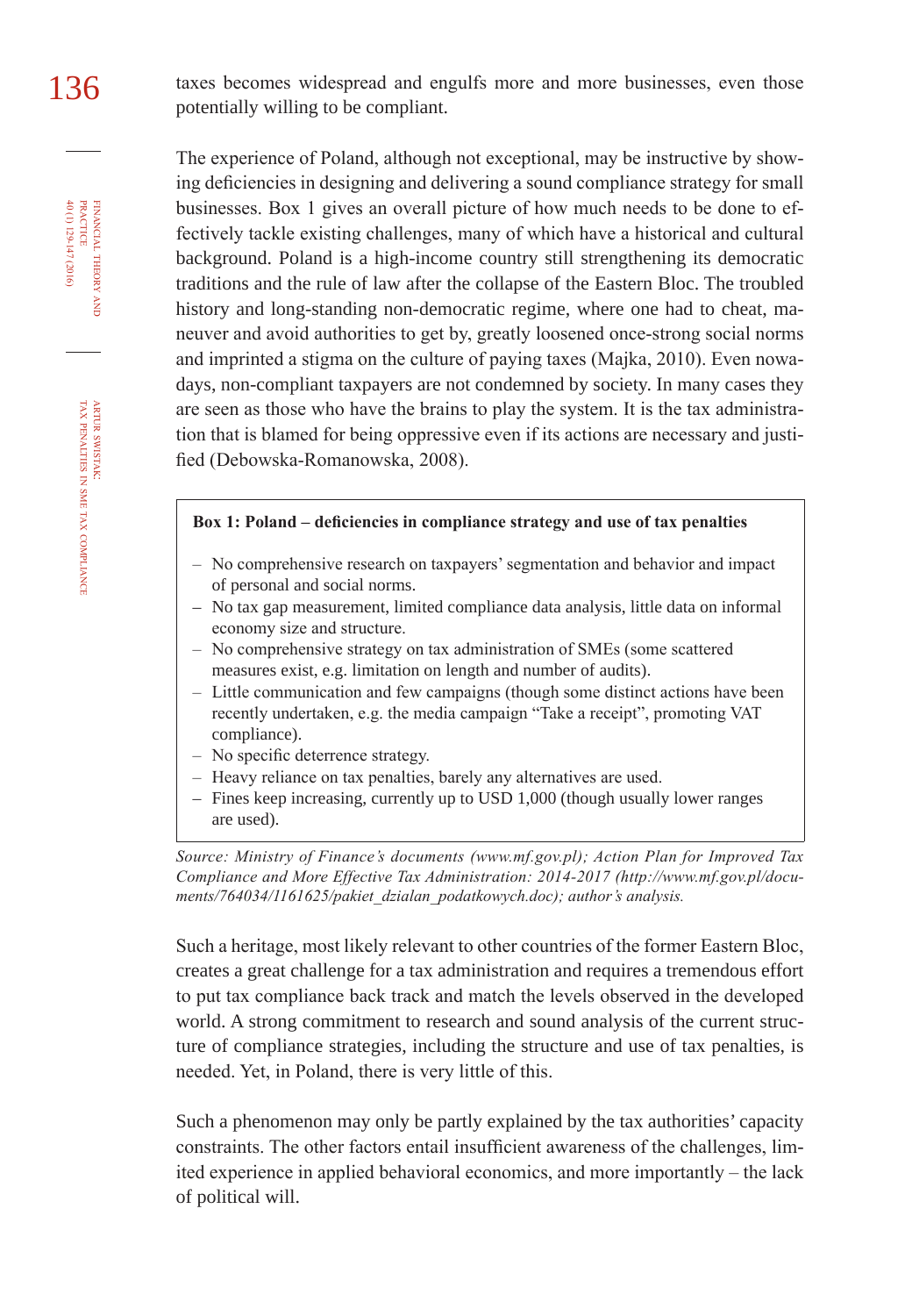**4 OBJECTIVES AND FORMS OF TAX PENALTIES** <br>A tax is a compulsory unrequited payment to general government.<sup>2</sup> It is unrequited **137** in the sense that benefits provided by the government to taxpayers are not in proportion to the payments they make. Since there is no direct benefit, taxpayers are naturally resistant to the payment of taxes. The resistance differs amongst taxpayers but is largely commensurate with the overall tax burden and the quality of taxation and also the perception of government spending efficiency.

Unquestionably, the higher the acceptance of taxes, the easier the task for the tax administration to collect them. It would be too optimistic, however, to rely only on taxpayers' inner conviction that "paying taxes is a right thing to do". Legal coercion and sanctions are still necessary to enforce taxation. Obligations have to go hand in hand with sanctions (Ripstein, 2004). Otherwise they would become a classic *lege imperfecta*, an unimaginable approach in the public finance domain (Dębowska-Romanowska, 2008).

The critical question therefore is not whether sanctions should be used but what they should be like. Although there is no universal answer to it, two basic features emerge. First, a tax penalty should influence taxpayers' behavior – prevent noncompliance and induce compliant demeanor in the future. Second, it should be more painful than fulfillment of a given tax obligation, yet not repressive.

The preventive aspect of tax penalties lies mainly in deterrence (Wenzel, 2004; OECD, 2010; Majka, 2010). Taxpayers choose to comply with their tax obligations rather than paying more than the cost of obligation or losing potential tax benefits (e.g. tax concessions). However, it is only true if they know what the consequences of non-compliance are, find it unprofitable to cheat and believe they may be detected.

Tax penalties also motivate taxpayers. First, they may educate them, but only if tax penalties are fair and unavoidable. Certainty of being detected and punished is the prerequisite for taxpayer education (Frey and Feld, 2002; Torgler, 2007). The other is fairness of penalties applied. If they are too lenient taxpayers may find it beneficial to be non-compliant again. If they are too strict taxpayers may find them too oppressive and unacceptable and are likely to choose playing the tax system, even if they did not do it before. Second, tax penalties may contribute to the creation or promotion of social norms. If tax penalties are perceived as fair by other taxpayers they build up a sense of justice and reward those complying. At the same time a clear message is sent out – "paying taxes is a right thing to do", "taxpayers are honest – only those few non-compliant are punished". Such norms strongly motivate taxpayers, especially individual small businesses, to be compliant about their tax obligations (Torgler, 2007; Poppelwell et al., 2012).

FINANCIAL THEORY PRACTICE 40 (1) 129-147 (2016) 40 (1) 129-147 (2016) practice financial theory in  $\sum_{i=1}^{n}$ 

<sup>&</sup>lt;sup>2</sup> Although there is no common consensus on treatment of other charges, fees and social security contributions taxpayers are likely to perceive them as taxes, even if there is a direct benefit for these payments (e.g. service provided, license issued).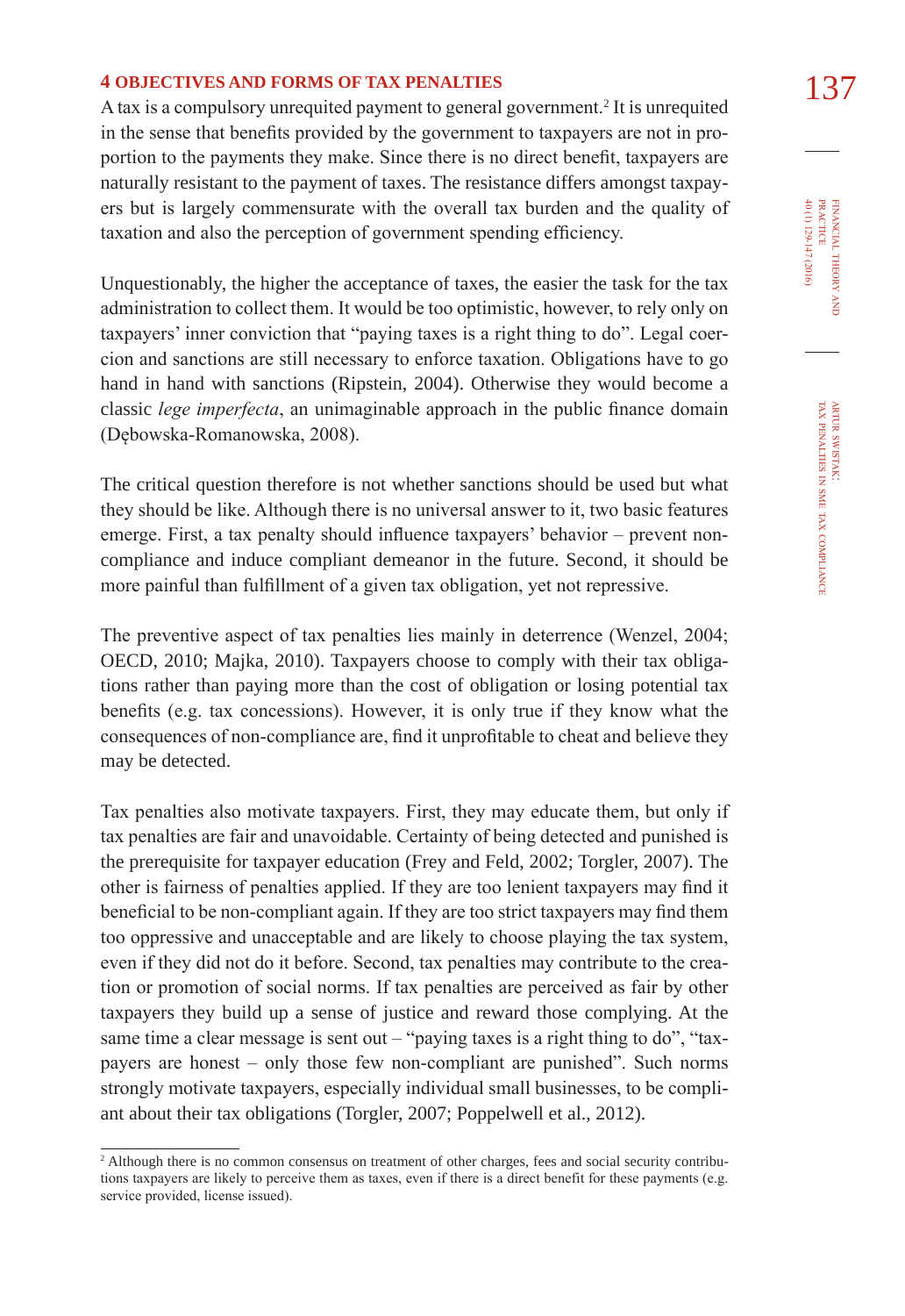138 As noted above, tax penalties are not fair if they are too lenient. They are punitive only if taxpayers find them more painful than fulfillment of a given tax obligation. Therefore, in any tax penalty there must be a reasonable financial meaning  $$ again, mostly to deter and motivate tax compliance. Tax penalties, unlike criminal penalties, should not aim at repression (Majka, 2010). The society still needs entrepreneurs to pay their taxes in the future – it should not be interested in severe penalties leading to business closure. This is naturally different in the case of fraudulent businesses. If serious crime is involved, tax penalties should lead to cessation of such an activity. For example, if small businesses register for VAT only to take advantage of fraudulent VAT refunds, the tax administration has a vested interest in the ultimate closure of such businesses. There are neither fiscal nor social benefits from allowing those businesses to operate. Severe penalties may be used in achieving this goal.

> Tax penalties should not be imposed for revenue generation purposes (Debowska-Romanowska, 2008). The overarching goal of a well-designed and administered tax system is to create a situation where all taxpayers are compliant and no penalties are actually used. In this sense no government should count on the revenue from tax penalties. Any proceeds received are a mere consequence of imperfections both on taxpayers and the tax administration's side. They should be treated as a last resort measure to correct for those imperfections. By no means are tax penalties an effective revenue source. Increasing proceeds from tax penalties should be interpreted as an indicator of declining quality of taxation rather than of the effectiveness of the tax administration. It should encourage the government to undertake necessary actions to bring voluntary compliance and sound tax administration practices back on track.

> Compensation is also not an objective of tax penalties (Majka, 2010). Any payment made by taxpayers to compensate the budget for loss of revenue (e.g. interest paid on tax arrears) is not a tax penalty. If compensation does not exceed the limits of the harm done (loss of revenue) there is no element of pain and it should be seen as a mere restitution, not a tax penalty. Yet, in many cases taxpayers may perceive it this way.

> There is a whole universe of tax penalties – from standard fines administered by revenue bodies to more sophisticated measures like increased tax rates, additional tax payments, etc. Some other actions and solutions, even if unintended, may also be punitive for taxpayers.

> The most commonly used form of tax penalties is fines. They are administered by revenue bodies, without courts' intermediation, whenever a case of non-compliance is discovered. They may be set forth in laws as fixed amounts or, less often, imposed in relation to taxpayer's income, profits, turnover, value of business assets, or any other easily observable factor. Seldom are they related to actual tax diminution. First, not every example of non-compliance results in understated tax

financial

40 (1) 129-147 (2016) practice

40 (1) 129-147 (2016) FINANCIAL THEORY<br>PRACTICE

theory and

tax

compliance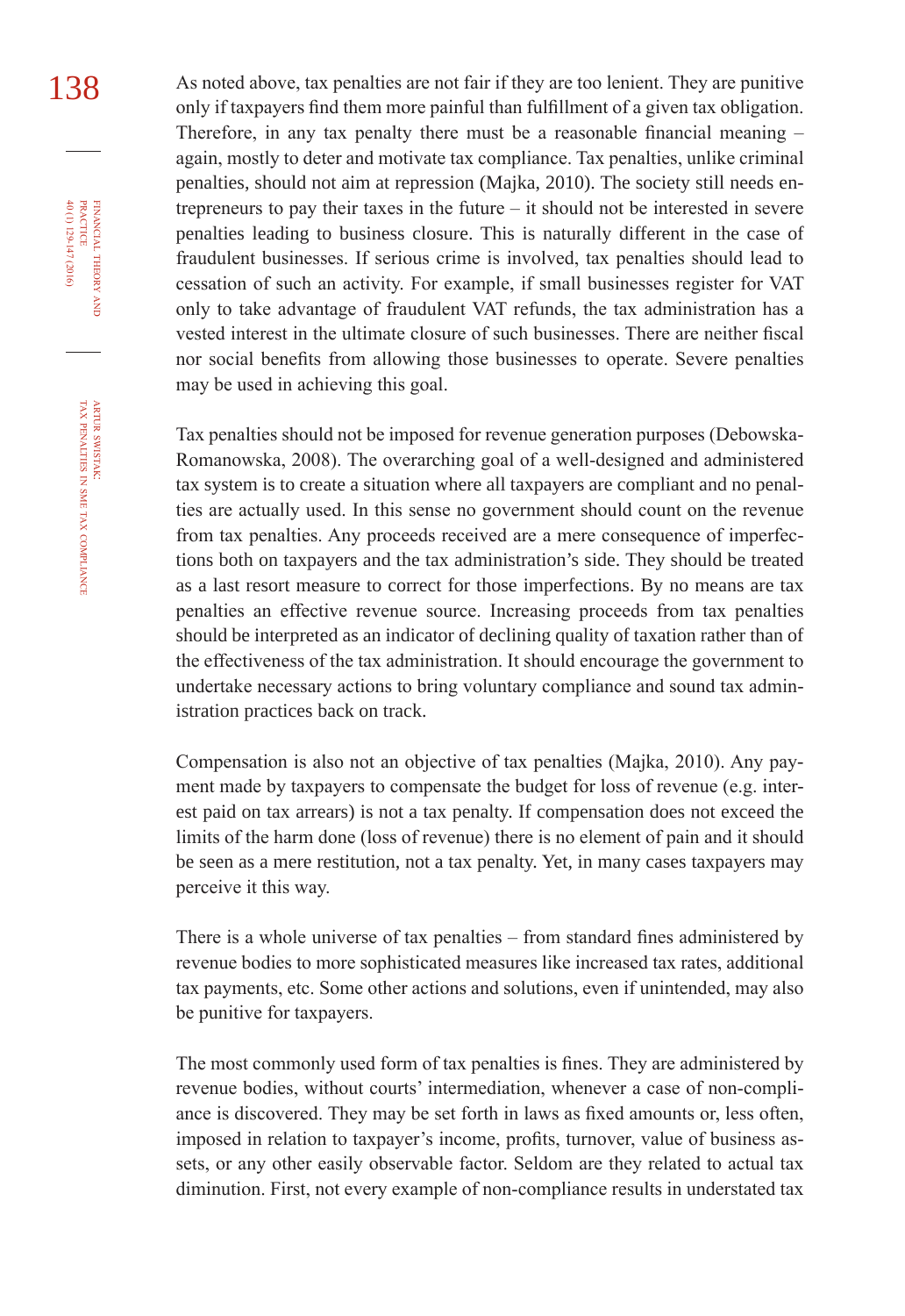payment, e.g. lack or delayed notifications, deficiencies in tax accounts. Second, 139 fines are typically administered immediately after non-compliance is detected, without unnecessary delay. It would require a thorough examination of every case for a tax administration to determine the amount of tax not paid as a consequence of non-compliance.

Other forms of tax penalties may involve increased tax rates and additional tax liabilities (e.g. additional VAT payment calculated as a percentage of under-declared tax). Incrementally increasing interests on tax arrears (depending on the ageing of outstanding payments) are also penalizing in nature – if they exceed regular interests on tax arrears.

Legal qualification of tax penalties may be irrelevant for taxpayers. They may perceive as a tax penalty any measure that is a consequence of breaching a tax obligation, resulting in a disadvantageous economic situation as compared with the situation where no such obligation was breached. Legal coercion is usually associated with sanctions. However, there may be sanctions where coercion is absent. Revocation of tax concessions and denial of certain rights illustrate this. If a taxpayer enjoyed a simplified form of taxation or accelerated depreciation and this is taken away from him there is certainly an element of pain, comparable to that stemming from a traditional tax penalty.

Traditionally only the measures that were enacted with a clear view to provide a degree of pain to non-compliant taxpayers would be recognized as tax penalties. Some measures, however, even if not intended to be punitive, are tax sanctions in effect.<sup>3</sup> There are numerous examples of tax design that either directly penalize taxpayers or induce non-compliance and make taxpayers vulnerable to traditional penalties. The first group may involve, for instance, lack of opt-in opportunities for small business choosing to be taxed under presumptive tax or lack of voluntary registration for VAT purposes. Small taxpayers may choose to be taxed under presumptive tax but after some time they may find it not beneficial to continue to do so (e.g. their margins drastically fall and taxation of turnover is excessive as compared to taxation of actual income under the general tax regime). If the election of presumptive taxation is fixed in time and switching to the general tax regime is not possible, small businesses are forced to pay higher tax. In this case it represents a penalty for them. Similarly, although the vast majority of small businesses find it beneficial to be exempt from VAT, some of them (e.g. exporters or those supplying mainly to VAT registered taxpayers) may be vitally interested in registration. If they are not allowed to do it they are penalized – they need to accept lower margins to remain competitive.

<sup>3</sup> It is not the aim of this article to discuss tax policy measures that may be punitive – intentionally, e.g. to discourage consumption of certain goods (excises on tobacco or alcoholic beverages), or unintentionally, e.g. by providing tax credits to married couples with children, single and childless taxpayers are punished or by taxing compound interest long-time savings are penalized, etc.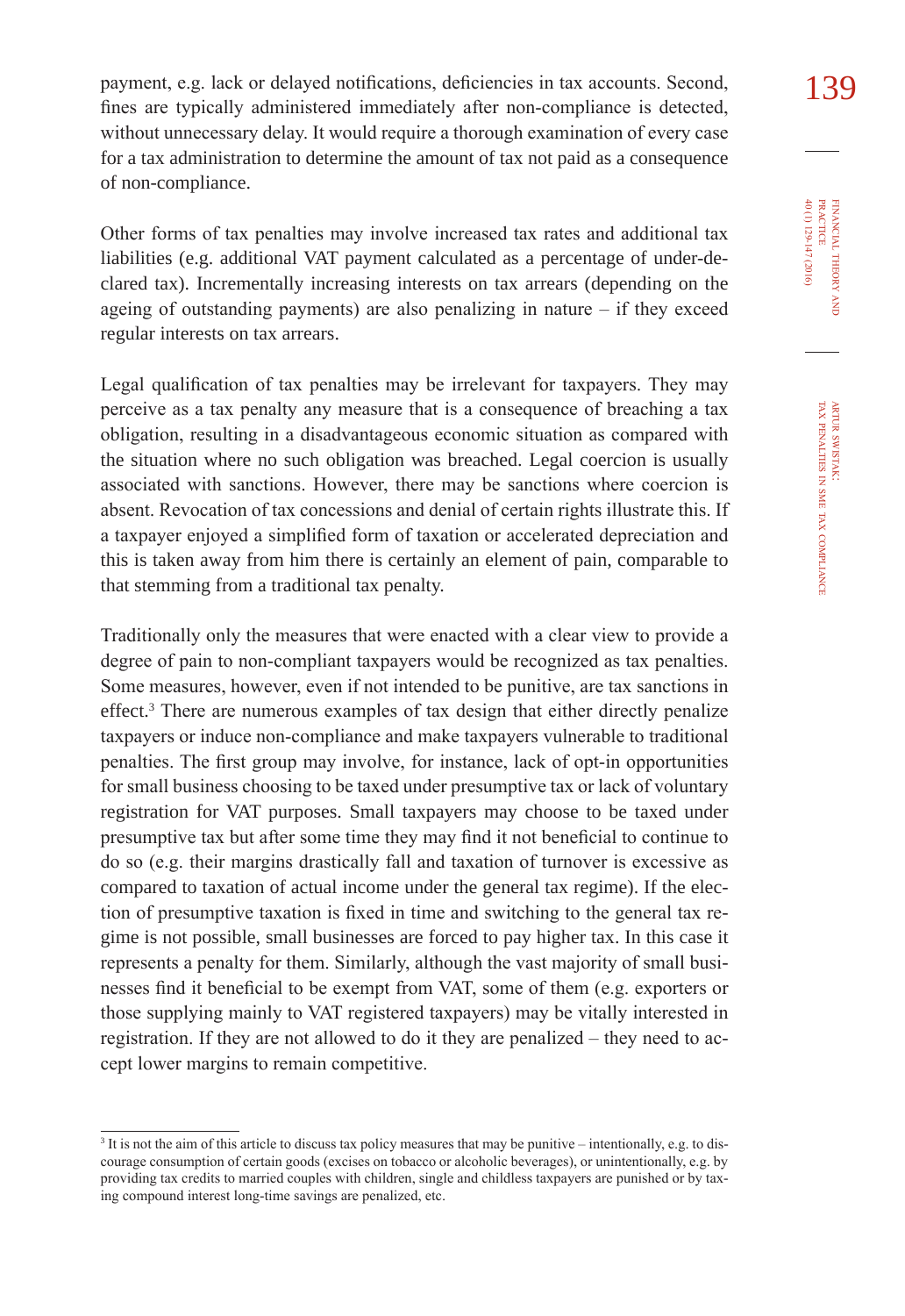140 The second group of tax design solutions that may have a punitive impact on taxpayers encompasses excessive tax obligations and the quality of tax law. Excessive reporting requirements, short terms for fulfilling tax obligations, disproportionate conditionality of tax concessions are often not justified but add to compliance costs. In this sense they may be perceived as a penalty, even more so if contrasted with the option of staying in the informal sector. Lack of clarity of tax provisions and frequent changes of tax laws further complicate fulfillment of tax obligations. Such features of tax design and legislation may induce non-compliant behavior – if taxpayers are not aware of their obligations or have little time to act they are more likely to make mistakes and cause delays, exposing themselves to traditional tax penalties.

> Improper actions of revenue bodies may be also seen as tax sanctions and a significant impediment to doing business (Silvani and Baer, 1997; IFC, 2007; Mc-Clellan, 2013). Incorrect tax decisions, faulty advanced rulings, lengthy tax appeals, frequent audits, delayed payments of VAT refunds, etc. add uncertainty and increase the costs of business. As such they are an indirect penalty. If no compensation is paid as a result of faulty actions of revenue bodies (e.g. interests on delayed VAT refunds, compensation for incorrect tax decisions, etc.) they become a genuine tax penalty – even more painful than traditional penalties.

> Tax penalties may have a significant impact on business economics. They increase business operating costs not only by the amount of penalty paid but also by the associated costs of proceedings and appeals, if applicable. Since tax penalties, and rightly so, are not deductible for income tax purposes they affect the post-tax rate of return. Fixed lump-sum payments or penalties expressed as percentage of turnover or value of assets have different meaning for businesses with distinct profitability. If not adjusted properly they are regressive.

#### **5 seVeRItY of taX PenaltIes**

The probability of being detected and punished seems to be more of a deterrent than the sheer severity of penalty (Tullock, 1974; Majka, 2010; OECD, 2010; Poppelwell, 2012). If taxpayers see that it is more and more difficult to remain uncaught (e.g. due to risk-based and better targeted audits, or more sophisticated IT solutions) they may find it risky to continue evasive practices. If they can only observe increases in potential tax penalties they will not be more afraid than they were before. Indeed, there is not much difference between a 50, 70 or 90 percent penalty tax rate; or between a USD 5,000 and a USD 6,000 fine for a small entrepreneur. All those penalties seem to be equally in their detterent effect or irrelevant for taxpayers. Their responsiveness to increased levels of potential tax penalties is not proportional.

Making tax penalties more and more severe has therefore no real impact on taxpayers' behavior. This is not to say that tax penalties do not require revisions. They do. Policy makers and tax administrators should have them on their agenda – first

financial

40 (1) 129-147 (2016) practice

40 (1) 129-147 (2016) FINANCIAL THEORY<br>PRACTICE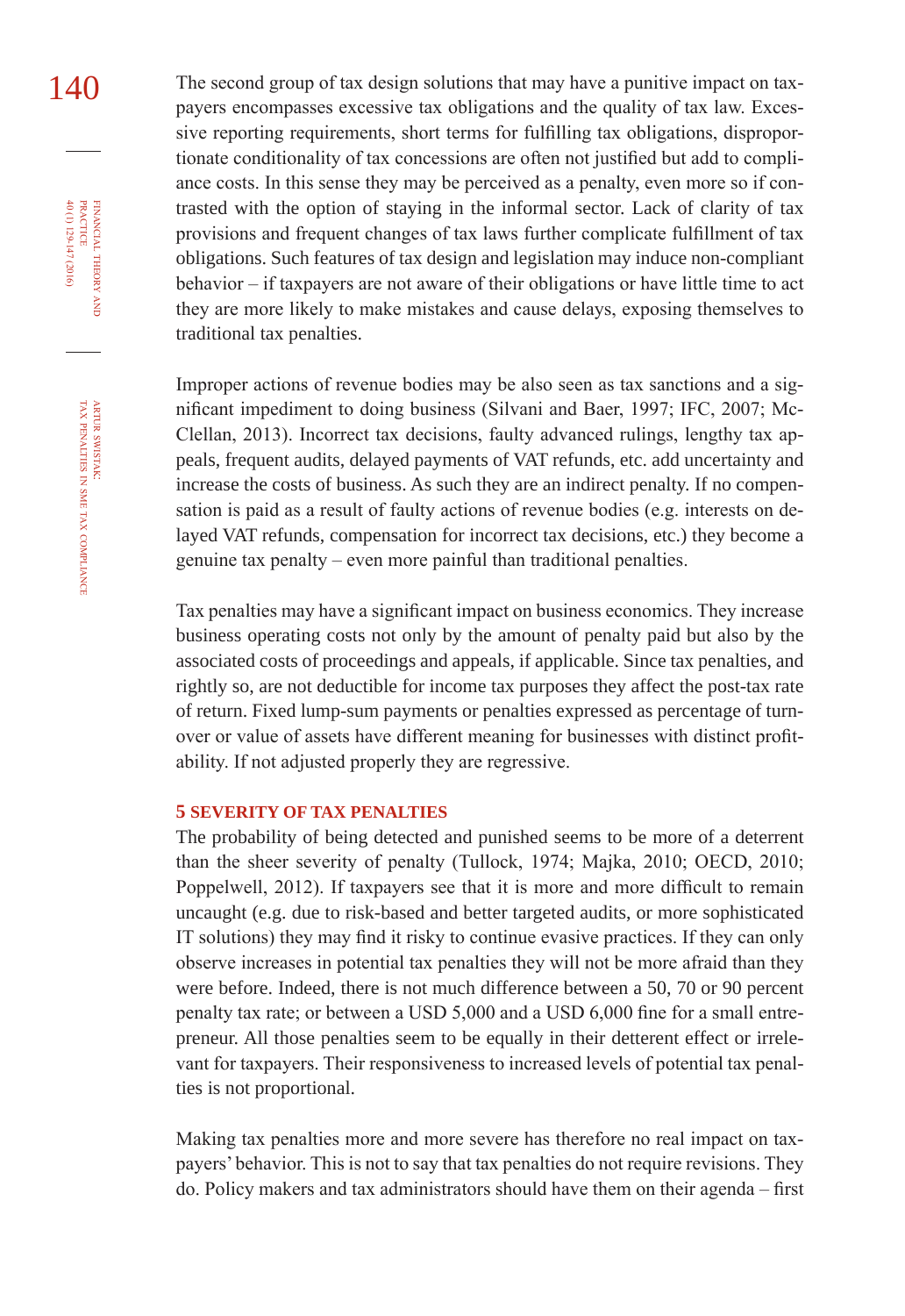a comprehensive review of the penalty system, then periodical reviews to make  $141$ sure that the catalogue and levels of penalties respond to changes in business environment, economy, society and culture. The experience of the UK may be instructive. In 2008 HMRC embarked on a review of their sanctions for late or non-filing and payment, as part of their compliance strategy improvement (HMRC, 2008).

Tax penalties actually imposed certainly matter for taxpayers and society. On one hand they have to be painful enough to discourage non-compliant behavior. On the other hand they need to be acceptable, fair and not repressive. Limits for tax penalties are difficult to set (Debowska-Romanowska, 2008; Majka, 2010). Again, there are key roles for policymakers and revenue bodies to play in this exercise. They first have to design a proper catalogue, forms and limits for tax penalties. The latter have to pick the right penalty if there is some room left for the revenue body's discretion.

It is impossible to give a definitive answer to what a perfect penalty should be. However, some basic directives for effective penalties may be formulated.

First, they have to be painful enough to void any cost-benefit calculations on the taxpayer's side. Fulfillment of a tax obligation must be more advantageous for taxpayers than the option of being non-compliant. Taxpayers have to respect the financial needs of the government and predictability of its revenue streams. It is widely accepted that taxpayers may not use unpaid taxes as a source of revenue for financing their business activity. Interests on tax arrears are a primary instrument that prevents such situations and compensate the government for late payments. Tax penalties, e.g. fines and incremental increases in interest rate on tax arrears beyond the standard rate, are just an additional form of safeguarding due payments. It is the role of tax penalties to make non-compliance unprofitable and painful. Assessment of understated tax and payment of interest is not disadvantageous as this is only restitution of what should be paid and compensation for loss of time value of money.

Second, they may not be too harsh or destructive. Excessive repression never worked, not only in the area of taxation. Experience of the Eastern Bloc is instructive. Communist regimes imposed draconian penalties for any form of non-compliance, and yet evasion was widespread (Majka, 2010).

While setting up a fair penalty, a balance has to be struck between the desired painfulness and non-repressiveness. It means that a fair penalty has to take into account other factors. It has to recognize the type of non-compliance. It would be inaccurate to punish occasional mistakes and voluntary cheating in the very same way. The type of breached tax obligation also matters – late filing is different from underestimation of tax. Most importantly, however, a fair penalty has to be adjusted to taxpayer's ability to pay. A USD 100 fine has a different meaning for a blacksmith and a lawyer, as they are likely to operate in a different market and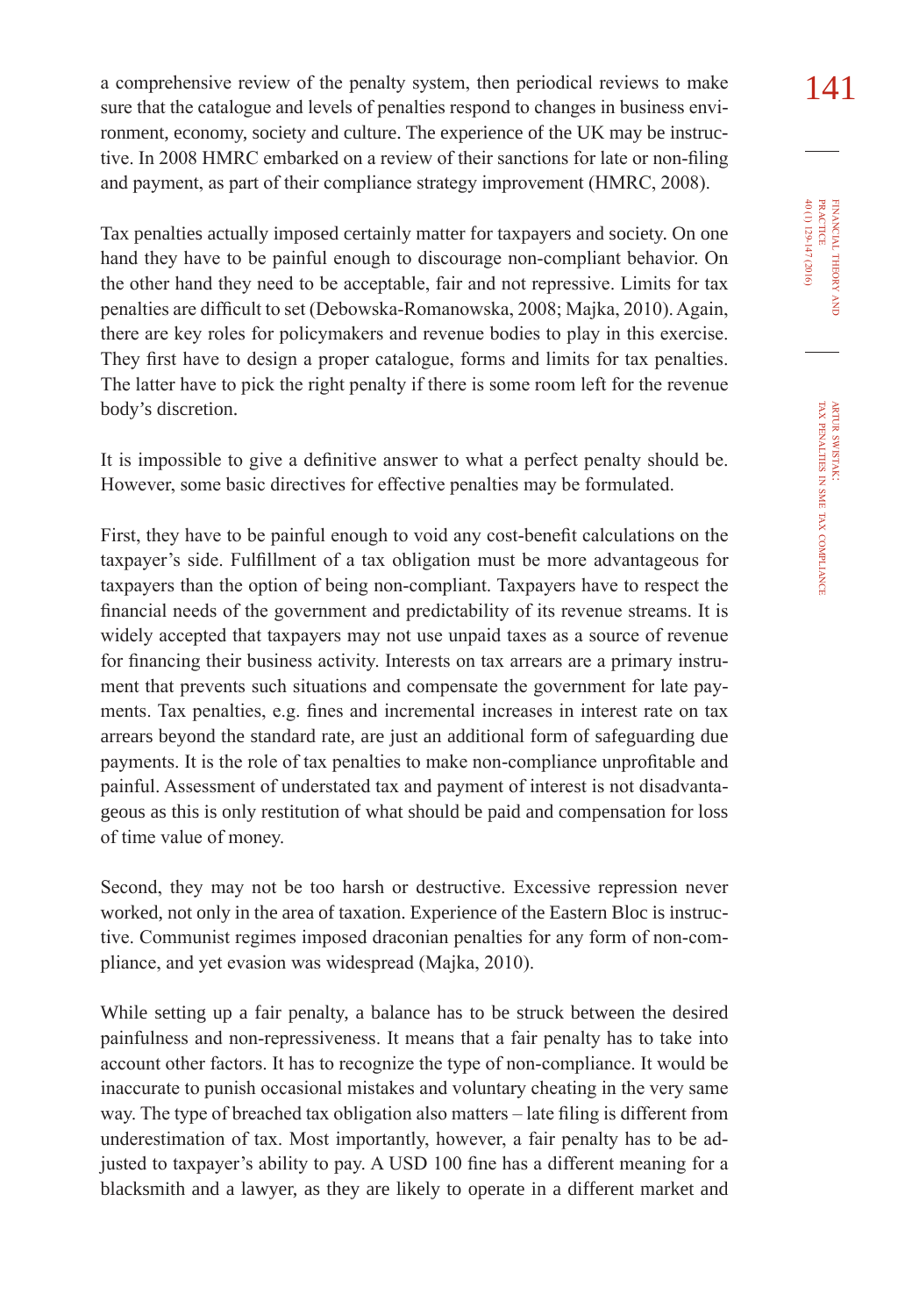142 have different margins. Similarly, a 10 percent penalty based on turnover would be a different share of the actual business' profitability largely varying across sectors.

> The law needs to provide for a reasonable list of potential violations and indicate the range of a potential penalty or penalties. It does not have to be excessively casuistic, i.e. foresee every possible type of non-compliance and circumstances of violation. Indication of a fixed amount of fine is also not a good solution. A range or at least an upper limit, especially in case of fines expressed in amounts, not percentages, seems to be a good approach. It leaves a certain level of discretion for the revenue body with regards to both qualification of a given violation and actual penalty imposed, thus allowing it to choose a right and fair penalty in given circumstances. In countries where the tax administration is weak a positive indication of tax violations along with the limits of an applicable tax penalty allows confining – at least to some extent – the abusive actions against taxpayers.

> The other challenge is the use of an IT system in administration of tax penalties. IT systems are an integral part of a modern tax administration and in fact they are indispensable for the efficient monitoring of taxpayer compliance. If used for verification of fulfillment of taxpayer obligations (e.g., late or non filing, required notifications, tax payments, etc.) they easily pick up non-compliant taxpayers. They may be programmed to impose a fine (or other penalty) automatically in every single case of non-compliance identified and notify taxpayers without any intermediation of the officials of the revenue body. This vastly speeds up administrative processes and reduces not only the amount of work otherwise to be completed by the revenue body's employees but also the risk of abusive actions on their part. However, such a process may appear to be "soulless" and contradict the idea of a fair penalty. Unless there is a "wise" algorithm in use, i.e., an algorithm capable of taking into account most relevant circumstances (e.g. a newly set up business, first late filing or payment), a verification of the penalty imposed is necessary – if not beforehand, then through a simplified appeal.

> Escalating a tax penalty for a late fulfillment of tax obligations (e.g. filing) may partially add fairness to the system of tax penalties. If the purpose of a late-filing penalty is to encourage timely filing of a tax return, or at least to encourage its filing as soon after the due date as possible it seems equitable to gradually increase the penalty amount – the later the obligation is met the more unpleasantness taxpayers suffer. The actual design of such incremental penalties – a surtax on tax due or a flat amount – would largely depend on the capacities of the tax administration and taxpayers' responsiveness to tax penalties (IMF, 2004).

#### **6 alteRnatIVes to taX PenaltIes**

Reliance on tax penalties in the enforcement of taxpayers' obligations is ineffective if not supplemented with other actions and measures. An increased severity of penalties is of no avail either. Therefore, there is a need for a comprehensive treatment strategy, a balance between the use of penalties and other actions that could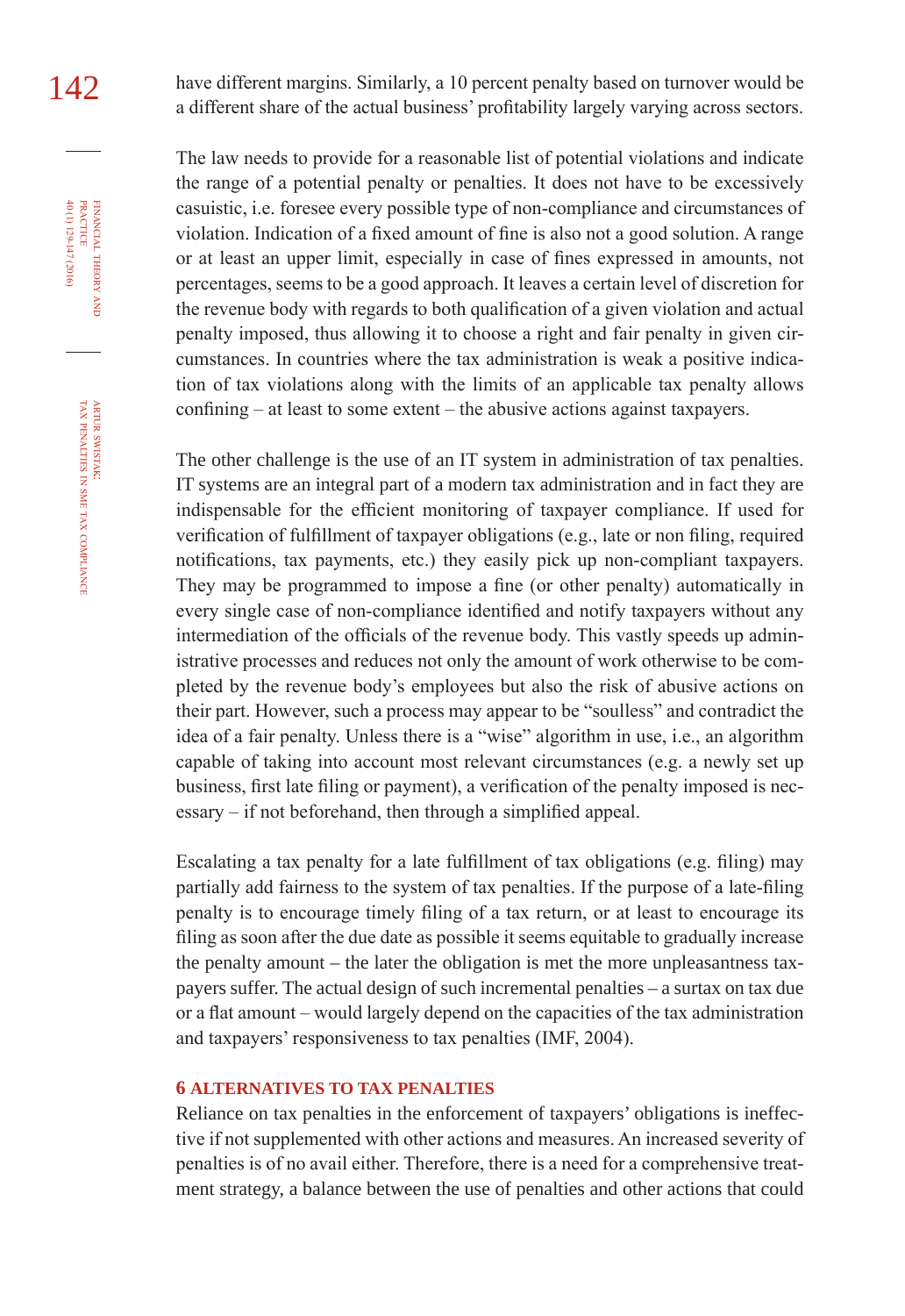enhance tax compliance in less distortive and more supportive way. It is the old  $143$ sticks and carrots dilemma – how much of each to use to have the best possible results. No easy answers may be offered; however, there are reasons to believe that the balance should tip to the latter. Even though this is challenging, some options do exist.

Tax authorities may find it beneficial to use indirect and direct alternatives to tax penalties. Indirectly, it may encourage tax compliance by providing more support to small businesses, especially start-ups, and by building trust through its professionalism, effective communication, training and technical support (Silvani and Baer, 1997; Hadler, 2000). This way the need for imposing penalties decreases and they may be used as a last resort, i.e., where other measures fail.

If non-compliance is detected a warning should be considered where possible, as a direct alternative to a tax penalty. Apart from deterrence, such warnings may exhibit a degree of support. On the one hand they signal to the taxpayer that tax authorities are watching and may take further actions if the case of non-compliance is not reversed corrected (deterring effect). On the other hand they let a taxpayer know that a mistake was made and that it requires his attention (supportive effect). If the taxpayer neither takes corrective action nor seeks the tax administration's assistance in solving the problem, the tax administration has to be determined to use and be able to enforce a fair tax penalty.

The use of communications and spot checks is also deterrent in nature (OECD, 2010). Occasional communications via Internet website, e-mails, and other media on planned campaigns (e.g. verification of seasonal business in summer or winter resorts) may well discourage taxpayers from taking advantage of existing opportunities. Occasional checks in general may have similar effects to a tax penalty if used responsibly. Too frequent checks of a compliant taxpayer may be perceived as oppressive and give opposite results, i.e. lower levels of compliance. If a sanction is justified non-monetary penalties may be considered. They include a degree of unpleasantness but do not affect directly business economics – there is no payment involved. Publication of non-compliant taxpayers ("name and shame"), enforcement of mandatory compliance courses, or higher levels of the scrutiny may be just as painful and deterring as traditional tax penalties.

Lawmakers may also contribute to a lesser use of tax penalties. Apart from assuring transparency and simplicity of the tax law, balanced tax obligations and well targeted concessions for small businesses. they may consider adopting a number of "rewards in law". These specific solutions motivate taxpayers to be compliant in order to get other benefits, e.g. deductibility of invoiced expenses only, clear tax records to participate in public procurement, renew business license or even to register a car, a good compliance record to benefit from accelerated VAT refund payments, etc. In all likelihood taxpayers will value those rewards more than a potential gain from being non-compliant.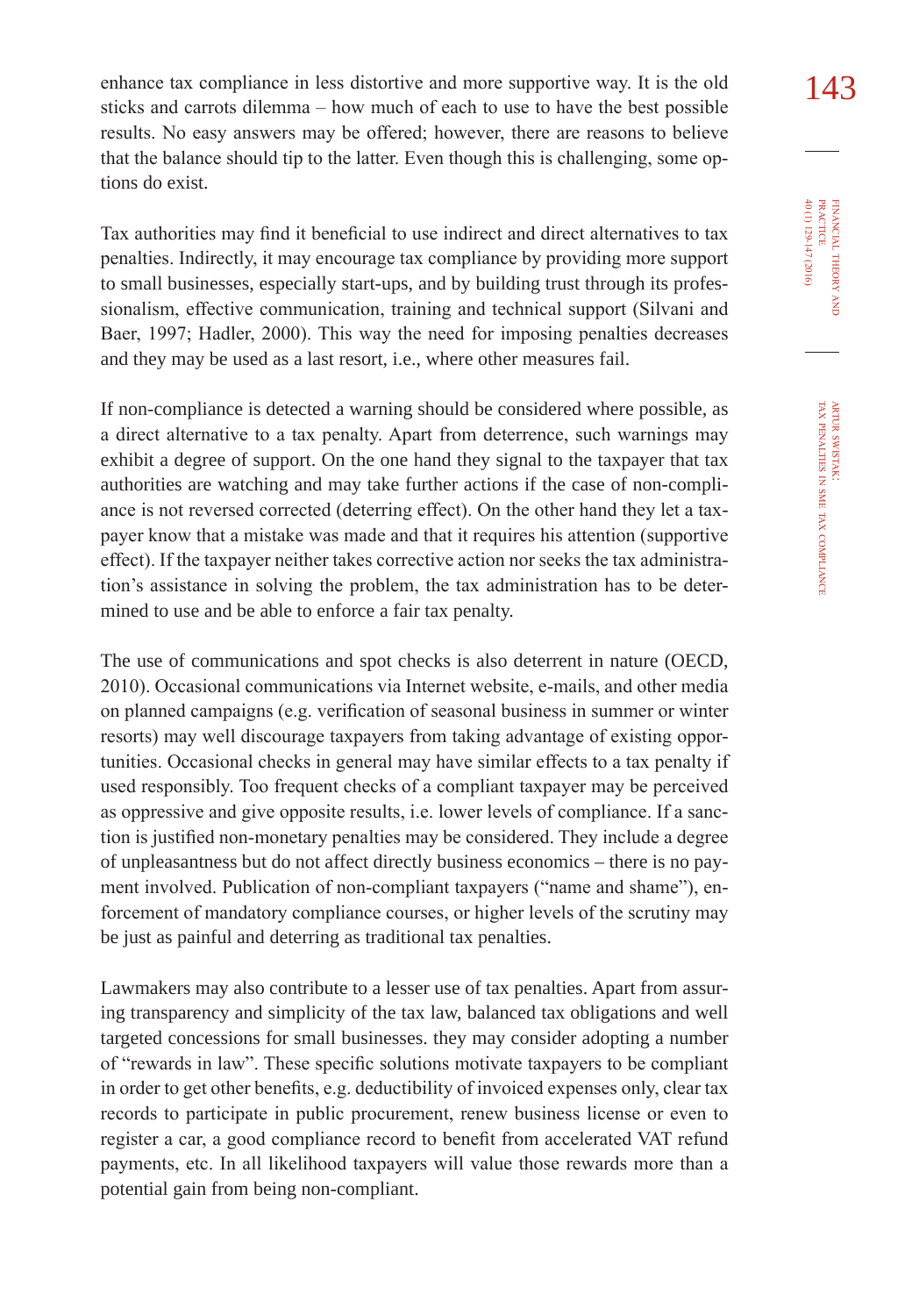# 144 **7 CONCLUDING THOUGHTS**

Tax compliance in small businesses requires special attention. On one hand they are often not able to fulfill all their tax obligations, more vulnerable to external risks (e.g. economic shocks, unfair competition, lack of transparency, and abusive actions) and tempted to use different opportunities to be non-compliant. On the other hand, unlike larger businesses, they are usually sole proprietors or owneroperated businesses, being thus highly responsive to personal, social, cognitive and emotional factors. These attributes pave the way to a better use of measures designed to influence their behavior and choices. Tax penalties are one of the behavioral measures that may be effectively used in addressing tax compliance challenges. Through deterrence, motivation, fairness and the creation of desired social norms they may drive taxpayers' choices and therefore play a significant role in encouraging business formalization and enhancing tax compliance.

To achieve this goal, lawmakers and tax administrators should be well aware of a few important attributes and challenges of tax penalties. The first to note is that tax penalties are important and still needed. They sanction improper behavior of taxpayers and facilitate enforcement and collection of taxes. However, they give best results if used as a supplement to other drivers of taxpayer compliance – the tax administration should not rely on tax penalties only. Too punitive a tax regime or administration is an important barrier to business formalization and a disincentive to tax compliance. Widespread penalties counteract creation of positive social norms and a culture of paying taxes.

Second, tax penalties should be designed to deter and motivate taxpayers, rather than repress or raise additional revenue. Tax penalties even if used for securing tax revenue should not be seen as source of revenue itself.

Finally, increasing the severity of tax penalties does not work – fairness and prompt enforcement is of much greater importance, also to reassure the compliant majority that the tax administration treats non-compliance seriously. Tax penalties, if necessary, have to be painful but not blind – they have to take into account an individual taxpayer's situation, at least type and reason of non-compliance, and taxpayer's ability to pay. Late notification of change of address should not be punished as much as under-declaration of tax. Also, a fixed lump-sum penalty has different meaning for businesses with distinct profitability. Other instruments may work better than tax penalties; lawmakers and tax administration – wherever possible – should make use of other deterrent instruments (e.g. checks, warnings, communications), non-monetary penalties and "rewards in law". Supportive actions and building trust in the tax administration may also foster tax compliance. After all, the effective use of tax penalties requires knowledge of taxpayer's segmentation, behavioral responsiveness as well as personal, social and cultural norms.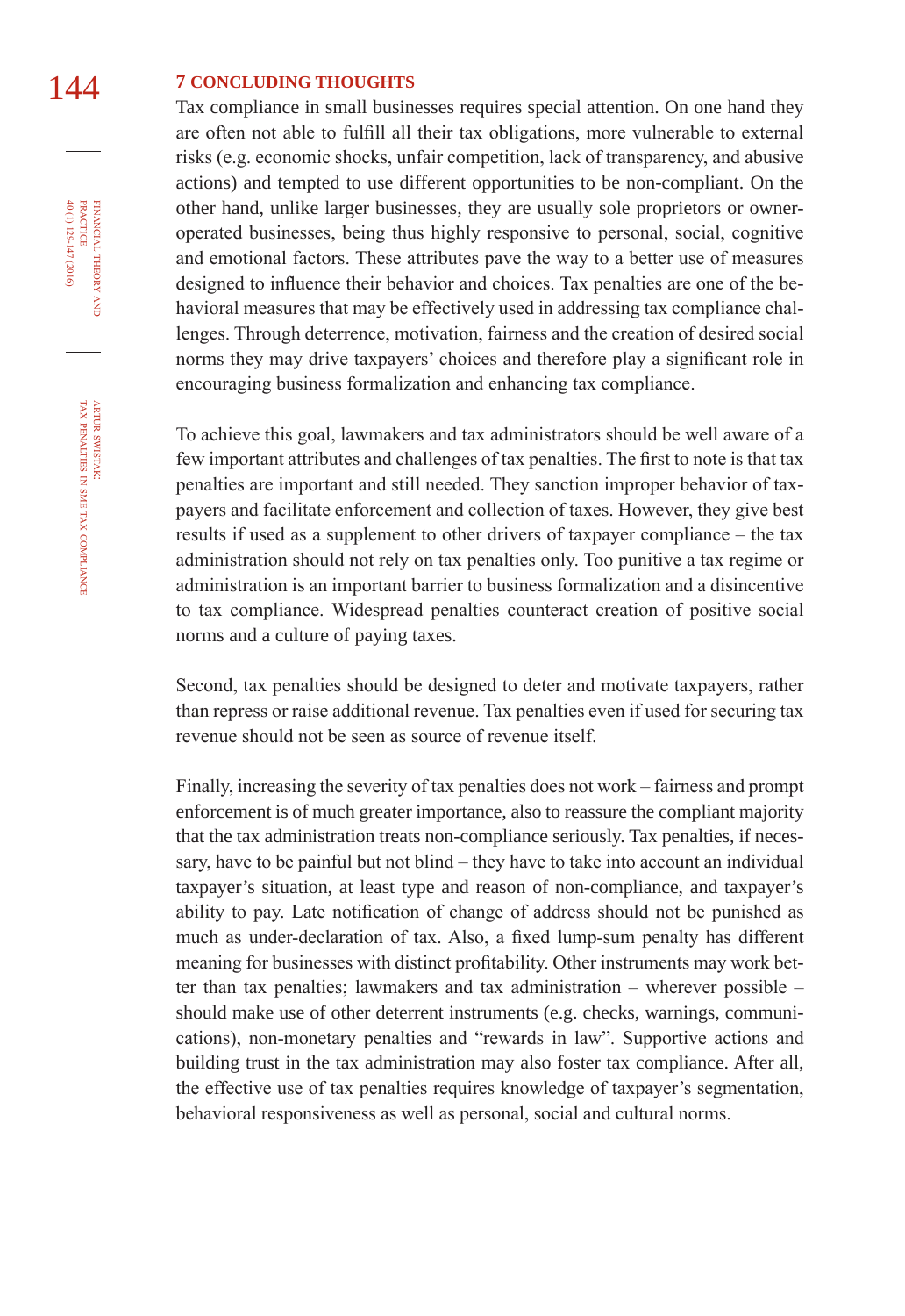- **REFERENCES**<br>
1. Allingman, M. and Sandmo, A., 1972. Income Tax Evasion: A Theoretical **145** Analysis. *Journal of Public Economics*, 1, pp. 323-338. doi: [10.1016/0047-](http://dx.doi.org/10.1016/0047-2727(72)90010-2) [2727\(72\)90010-2](http://dx.doi.org/10.1016/0047-2727(72)90010-2)
- 2. Ayadi, R. and Gadi, S., 2013. Access by MSMEs to Finance in the Southern and Eastern Mediterranean: What role for credit guarantee schemes?. *Technical Report,* No. 35/2013. Bruxelles: European Commission.
- 3. Chen, D., Lee, F. and Mintz, J., 2002. Taxation, SMEs and Entrepreneurship. *OECD Science, technology and Industry Working Papers,* 2002/09.
- 4. Coleman, C. and Freeman, L., 1997. Cultural foundations of taxpayer attitudes to voluntary compliance. *Australian Tax Forum,* 13(3), pp. 311-336.
- 5. Cowell, F., 2003. Sticks and Carrots. *DARP Discussion Paper,* No. 68. London: London School of Economics and Political Science.
- 6. Crawford, C. and Freedman, J., 2010. Small Business Taxation, in: S. Adam [et al.], eds. *Dimensions of Tax Design. The Mirrlees Review.* London: Institute for Fiscal Studies; Oxford: University Press.
- 7. Crocker, K. and Slemrod J., 2004. Corporate tax evasion with agency costs. *NBER Working Paper,* No. 10690.
- 8. Darvas, Z., 2013. Banking System Soundness is Key to SME Financing. *Bruegel Policy Contribution,* Issue 2013/10.
- 9. Dębowska-Romanowska T., 2008. Za co karać podatnika, a za co powinno odpowiadać państwo w stosunku do działających w dobrej wierze podatników? *Prawo i podatki*, (1).
- 10. Devos, K., 2004. Penalties and Sanctions for Taxation Offences in New Zealand: Implications for Taxpayer Compliance. *New Zealand Journal of taxation Law and Policy*, 10(3), pp. 212-244.
- 11. ECB, 2013. *Survey on Access to Finance of Small and Medium-sized Enterprises in the Euro Area* [online]. Available at: [<https://www.ecb.europa.eu/](https://www.ecb.europa.eu/pub/pdf/other/accesstofinancesmallmediumsizedenterprises201404en.pdf??da920468528300ff549d8cc95522eb81) [pub/pdf/other/accesstofinancesmallmediumsizedenterprises201404en.pdf??d](https://www.ecb.europa.eu/pub/pdf/other/accesstofinancesmallmediumsizedenterprises201404en.pdf??da920468528300ff549d8cc95522eb81) [a920468528300ff549d8cc95522eb81](https://www.ecb.europa.eu/pub/pdf/other/accesstofinancesmallmediumsizedenterprises201404en.pdf??da920468528300ff549d8cc95522eb81)>.
- 12. Engelshalk, M., 2004. Creating a Favorable Tax Environment for Small Business in: J. Alm, J. Martinez-Vazquez and S. Wallace, eds. *Taxing the Hard-to-Tax: Lessons from Theory and Practice.* Amsterdam: Elsevier.
- 13. Engstom, P. and Holmlund, B., 2006. Tax-Evasion and Self-Employment in a High-Tax Country: Evidence from Sweden. *Working paper Series of the Department of Economics,* No.12. Sweden: University of Uppsala.
- 14. Evans, C., Carlon, S. and Massey, D., 2005. Record keeping practices and tax compliance of SMEs. *eJournal of Tax Research,* 3(2), pp. 288-334.
- 15. Frey, B. and Feld, L., 2002. Deterrence and morale in taxation: An empirical analysis. *Working paper,* No. 760.
- 16. Hadler, S., 2000. *Best Practice in Tax Administration in Sub-Saharan Africa: A Handbook for Officials.* Cambridge, MA: International Tax Program, Harvard Law School.
- 17. HMRC, 2008. *Modernizing Powers, Deterrents and Safeguards. Meeting the obligations to file returns and pay tax on time.* London: HMRC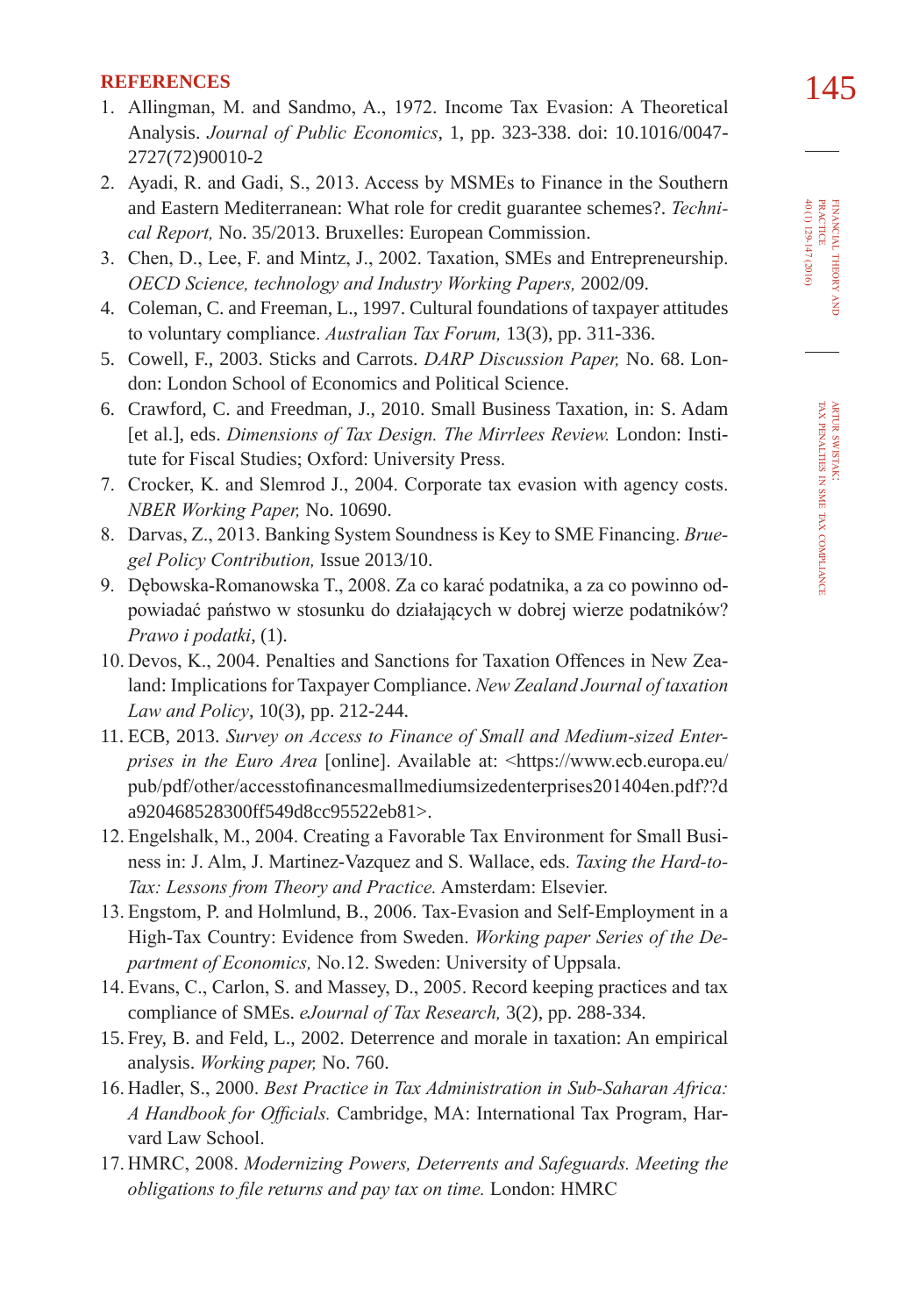- 146 18. IFC, 2007. *Designing a Tax System for Micro and Small Businesses: Guide for Practitioners.* Washington DC: IFC.
	- 19. IMF, 2004. How Should the Penalty for Late Filing of a Tax Return Be Structured? Available at: <[http://www.imf.org/external/np/leg/tlaw/2004/notes/eng/](http://www.imf.org/external/np/leg/tlaw/2004/notes/eng/late.htm) [late.htm>](http://www.imf.org/external/np/leg/tlaw/2004/notes/eng/late.htm).
	- 20. Kirchler, E., Muehlbacher, K. and Wahl, I., 2007. Why pay taxes? A review of tax compliance decisions. *Working Paper,* No. 07-30. Georgia State University.
	- 21. Kitching J., 2011. *Adapting to a Fragile Recovery: SME Responses to Recession and Post-Recession Performance*. Available at: [<http://www.isbe.org.uk/](http://www.isbe.org.uk/content/assets/John_Kitching.pdf) [content/assets/John\\_Kitching.pdf](http://www.isbe.org.uk/content/assets/John_Kitching.pdf).>.
	- 22. Majka, P., 2010. Sankcje w Prawie Podatkowym. *Torunski Rocznik Podatkowy – Rocznik,* pp. 25-88.
	- 23. Matthews, R., 2005. The myth of punitiveness. *Theoretical Criminology*, 9(2), pp. 153-174. doi: [10.1177/1362480605051638](http://dx.doi.org/10.1177/1362480605051638)
	- 24. McClellan, C., 2013. The Consequences of Poor Tax Administration: Collections, Growth, and Corruption. Dissertation. Georgia State University. Available at: <http://scholarworks.gsu.edu/econ\_diss/90>.
	- 25. McKerchar, M., 1995. Understanding small business taxpayers: Their sources of information and level of knowledge of taxation. *Australian Tax Forum,* 12, pp. 25-41.
	- 26. OECD, 2009. Taxation of SMEs. Key Issues and Policy Considerations. *OECD Tax Policy Studies*, No. 18. Paris: OECD.
	- 27. OECD, 2010. *Understanding and Influencing Taxpayers' Compliance Behaviour Information Note.* Forum on Tax Administration: SME Compliance Subgroup. Paris: OECD.
	- 28. OECD, 2012. *Right from the Start: Influencing the Compliance Environment for Small and Medium Enterprises Information Note*. Forum on Tax Administration: SME Compliance Subgroup. Paris: OECD.
	- 29. OECD, 2014. *Tax Compliance by Design. Achieving Improved SME Tax Compliance by Adopting a System Perspective*. Paris: OECD.
	- 30. Ogawa, K. and Tanaka, T., 2012. The Global Financial Crisis and Small- and Medium-sized Enterprises in Japan: How did they cope with the crisis? *Discussion Paper Series,* 12-E-012. Tokyo: Research Institute of Economy, Trade and Industry.
	- 31. Ozturk, B. and Mrkaic, M., 2014. SMEs' Access to Finance in the Euro Area: What Helps or Hampers? *IMF Working Paper,* WP/14/78.
	- 32. Poppelwell, E., Kelly, G. and Wang, X., 2012. Intervening to reduce risk: identifying sanction thresholds among SME tax debtors. *eJournal of Tax Research,*  10(2), pp. 403-435.
	- 33. Ripstein, A., 2004. Authority and Coercion. *Philosophy and Public Affairs*, 32(1), pp. 2-35. doi: [10.1111/j.1467-6486.2004.00003.x](http://dx.doi.org/10.1111/j.1467-6486.2004.00003.x)
	- 34. Silvani, C. and Baer, K., 1997. Designing a Tax Administration Reform Strategy: Experiences and Guidelines. *IMF Working Paper,* No. 97/30.
	- 35. Slemrod, J., 2004. The economics of corporate tax selfishness. *NBER Working Paper,* No. 10858. National Bureau of Economic Research.

FINANCIAL THEORY<br>PRACTICE<br>40 (1) 129-147 (2016) 40 (1) 129-147 (2016) practice financial theory and